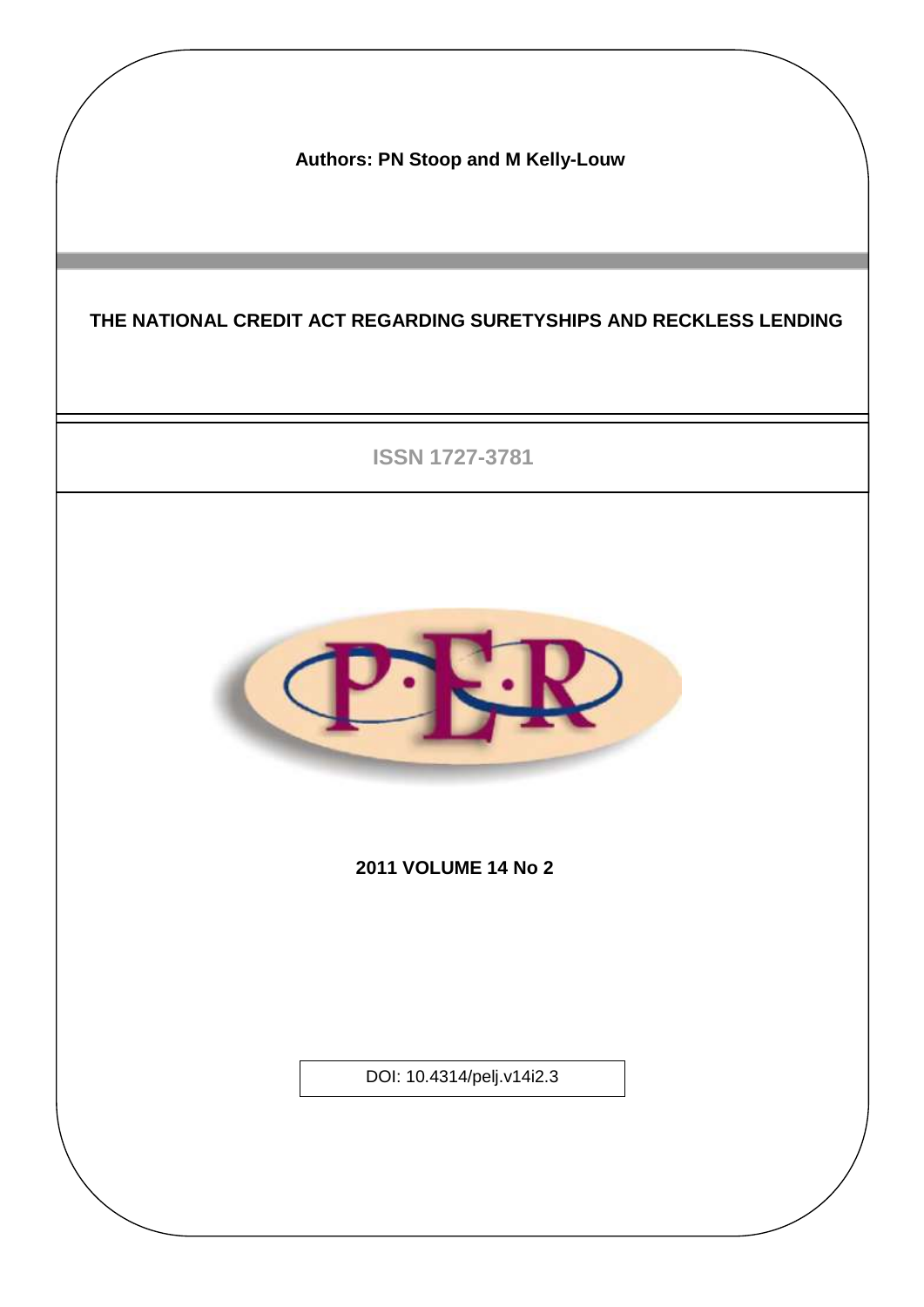# **THE NATIONAL CREDIT ACT REGARDING SURETYSHIPS AND RECKLESS LENDING**

**PN Stoop**\* **M Kelly-Louw**\*\*

## **1 Introduction**

The provisions that prohibit reckless credit granting form part of the measures that were introduced by the *National Credit Act*<sup>1</sup> with the aim of resolving the problem of over-indebtedness and preventing reckless credit lending. In terms of section 81(2) of the *National Credit Act* a credit provider may not enter into a credit agreement with a consumer without first taking reasonable steps to assess the consumer's debt repayment history, existing financial means, prospects and obligations, his understanding of the risks and costs of the proposed credit, and his rights and obligations under a proposed credit agreement. The credit agreement will be reckless in terms of the *National Credit Act* if the credit provider fails to conduct this assessment, irrespective of the outcome of the assessment. It seems that a practice of not conducting this assessment has evolved amongst certain credit providers where the credit agreement involved is a suretyship agreement. This article investigates whether or not a suretyship agreement is a credit agreement for the purposes of the *National Credit Act*; what the definition of a credit guarantee set out in section 8(5) encompasses; and if a section 81(2) assessment should be conducted in the case of a suretyship agreement.

**<sup>.</sup>** \* Philip N Stoop. BCom LLB LLM (UP). Senior Lecturer in the Department of Mercantile Law, School of Law, University of South Africa (stooppn@unisa.ac.za).

Michelle Kelly-Louw. BIuris LLB LLM LLD (Unisa), Dip Insolvency Law and Practice (UJ). Professor in the Department of Mercantile Law, School of Law, University of South Africa (Kellym@unisa.ac.za).

<sup>1</sup> *National Credit Act* 34 of 2005, hereinafter "the *National Credit Act*" or simply "the Act". In this article words in the singular also mean in the plural and *vice versa*, and words in the masculine also mean in the feminine and neuter.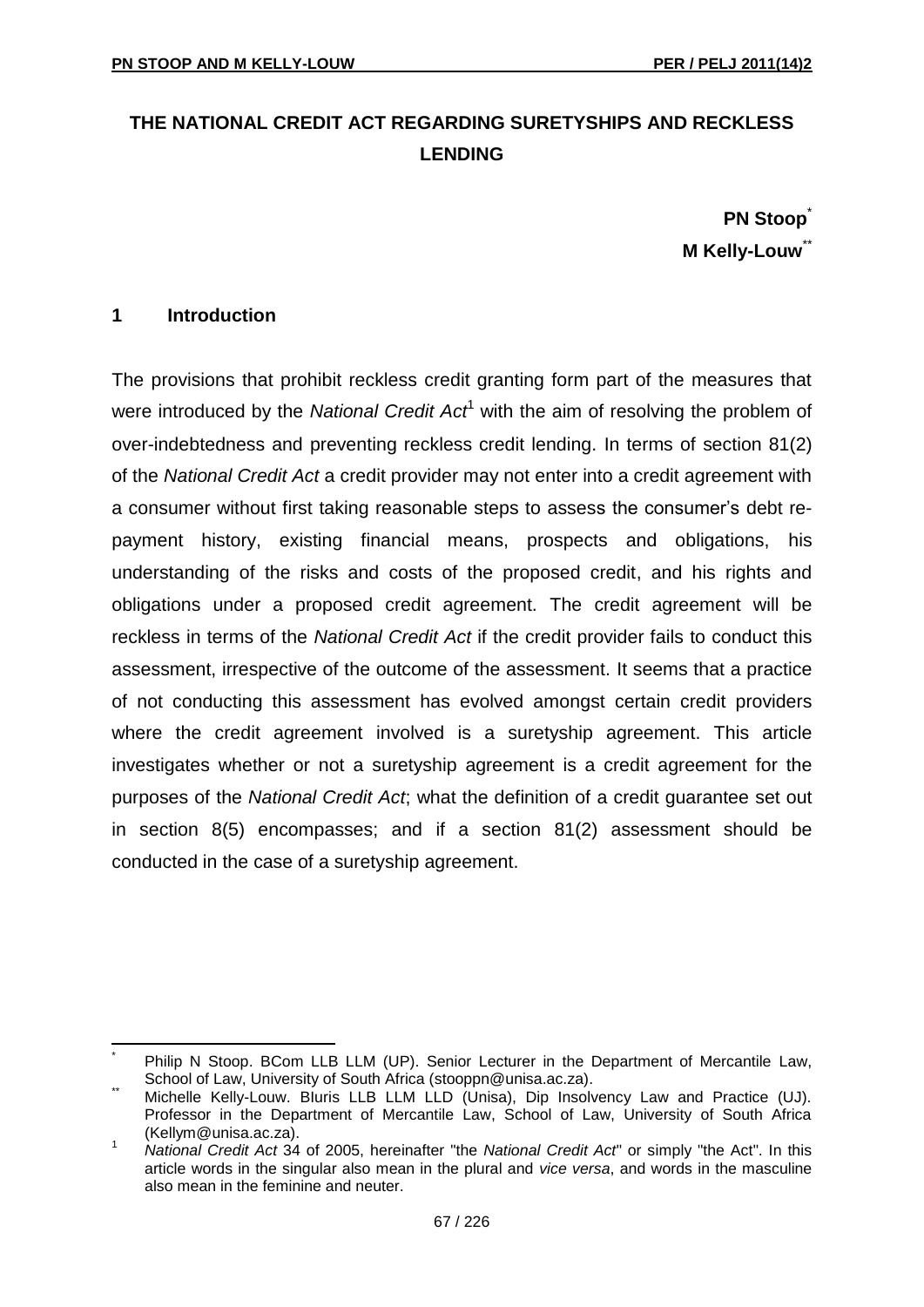# **2 Is a suretyship agreement a credit agreement in terms of the** *National Credit Act?*

# *2.1 What is a credit guarantee?*

The *National Credit Act* provides, subject to certain exemptions, that the Act generally applies to every credit agreement (eg, money-lending transactions irrespective of the amount) between parties dealing at arm's length and made or having an effect in South Africa.<sup>2</sup> The National Credit Act defines the word "credit" when used as a noun as: "a deferral of payment of money owed to a person, or a promise to defer such a payment; or a promise to advance or pay money to or at the direction of another person".<sup>3</sup> The Act also defines a "credit agreement" in section 8 and states that it includes a "credit facility"<sup>4</sup> or a "credit transaction";<sup>5</sup> or a "credit guarantee";<sup>6</sup> or any combination of these.<sup>7</sup>

It is imperative to know whether a suretyship agreement is a credit agreement in terms of the *National Credit Act* because a suretyship agreement is an important tool that credit providers use in limiting the risk of granting credit – a third party provides surety to pay where the original (principal) debtor fails to pay.<sup>8</sup> Non-compliance with the provisions of the *National Credit Act* in respect of suretyship agreements can have serious consequences for credit providers, if the Act does, in fact, apply to such agreements.

It is therefore essential to analyse the definition of a "credit guarantee". A "credit guarantee" is defined as follows in section 8(5):

An agreement, irrespective of its form but not including an agreement contemplated in subsection (2), constitutes a credit guarantee if, in terms of that agreement, a

 $\frac{1}{2}$ Section 4 *National Credit Act* 34 of 2005.

<sup>3</sup> Section 1 *National Credit Act* 34 of 2005.

<sup>4</sup> As defined in s 8(3) *National Credit Act* 34 of 2005.

<sup>5</sup> As defined in s 8(4) *National Credit Act* 34 of 2005.

<sup>6</sup> As defined s 8(5) *National Credit Act* 34 of 2005.

<sup>7</sup> Section 8(1)(*d*) *National Credit Act* 34 of 2005. See also Otto *National Credit Act* 15; Stoop 2008 *De Jure* 354. 8

See Mostert 2009 *De Rebus* 53.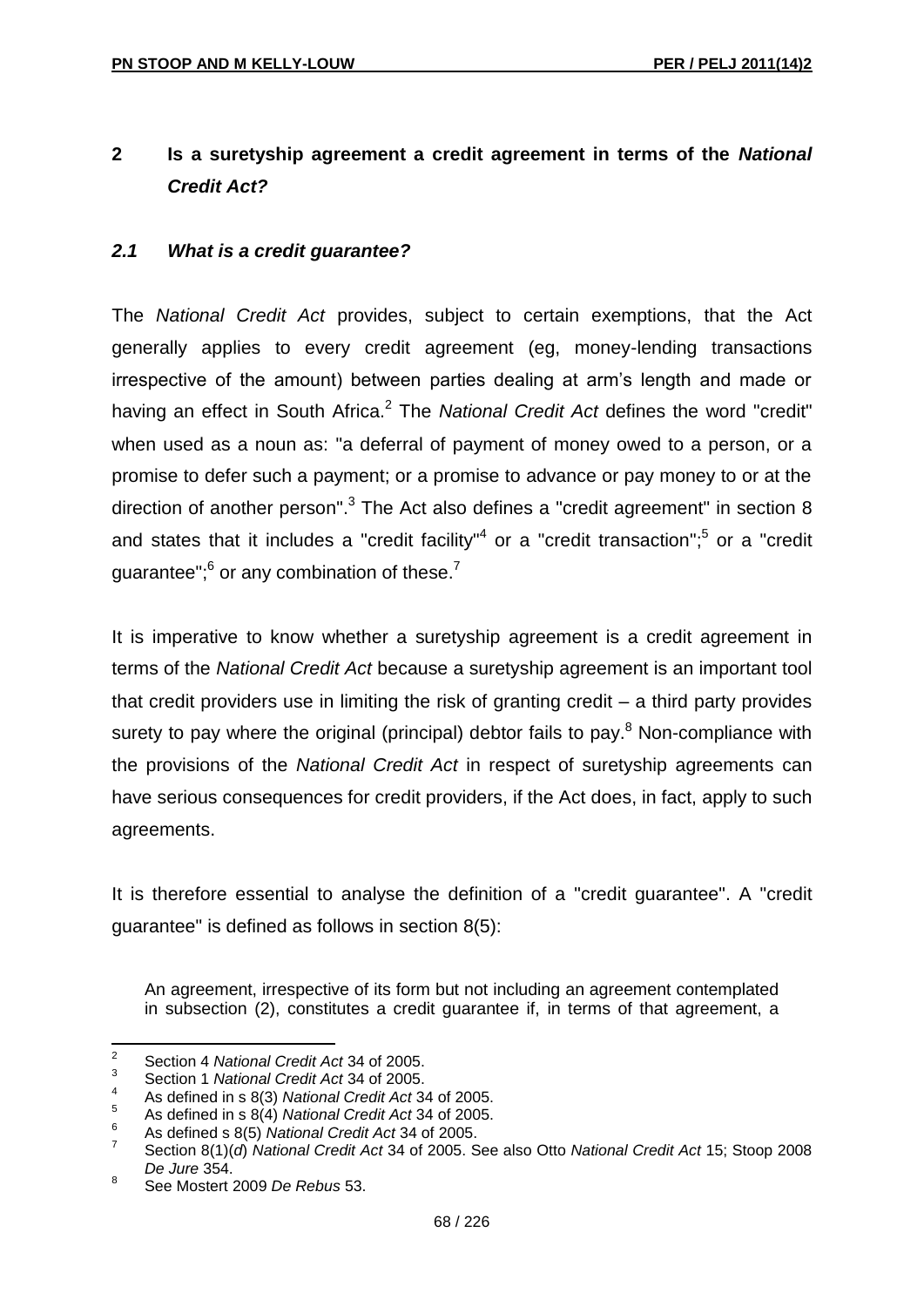person undertakes or promises to satisfy upon demand any obligation of another consumer in terms of a credit facility or a credit transaction to which this Act applies.

In terms of subsection 2, referred to in the definition, no agreement is a credit agreement if it is a policy of insurance or credit extended by an insurer solely to maintain the payment of premiums on a policy of insurance, if it is a lease of immovable property, or if it is a specific stokvel transaction.<sup>9</sup>

It may be argued that the definition of a credit guarantee is not reconcilable with the definition and characteristics of a common-law suretyship (ie an accessory guarantee), but that it refers rather to a primary guarantee, such as a demand guarantee or letter of credit, and that the *National Credit Act* therefore does not apply to a common-law suretyship.<sup>10</sup> Contrary to accessory guarantees (eg, suretyships), primary guarantees, such as demand guarantees and letters of credit, create primary obligations which are not dependent on the existence of a principal debt.<sup>11</sup> Therefore, the definition and nature of a contract of suretyship (ie, accessory guarantee) and primary guarantees should be examined.

## *2.2 What is a suretyship?*

# *2.2.1 General*

"Guarantees are usually taken to provide a second pocket to pay if the first should be empty".<sup>12</sup> Guarantees and indemnities, which are also described as "securities", are distinct arrangements in terms of which a third party – the surety (quarantor) – agrees to assume liability if the debtor defaults or causes loss to the creditor. The former arrangement is a traditional guarantee (suretyship) and the latter involves an indemnity.<sup>13</sup> Therefore, a guarantee is usually issued to cover a credit agreement or

<sup>–&</sup>lt;br>9 See s 1 read with s 8(2)(*c*) *National Credit Act* 34 of 2005 for the definition of "stokvel".

<sup>10</sup> Mostert 2009 *De Rebus* 53-55; see also *List v Jungers* 1979 3 SA 106 (A) and *Union and South-West Africa Insurance Co Ltd v Hull* 1972 4 SA 481 (D) on guarantees and suretyships.

<sup>&</sup>lt;sup>11</sup> Lotz "Suretyship" 195.

<sup>12</sup> Wood *Security and Guarantees* 313.

<sup>13</sup> Ellinger *Modern Banking Law* 259.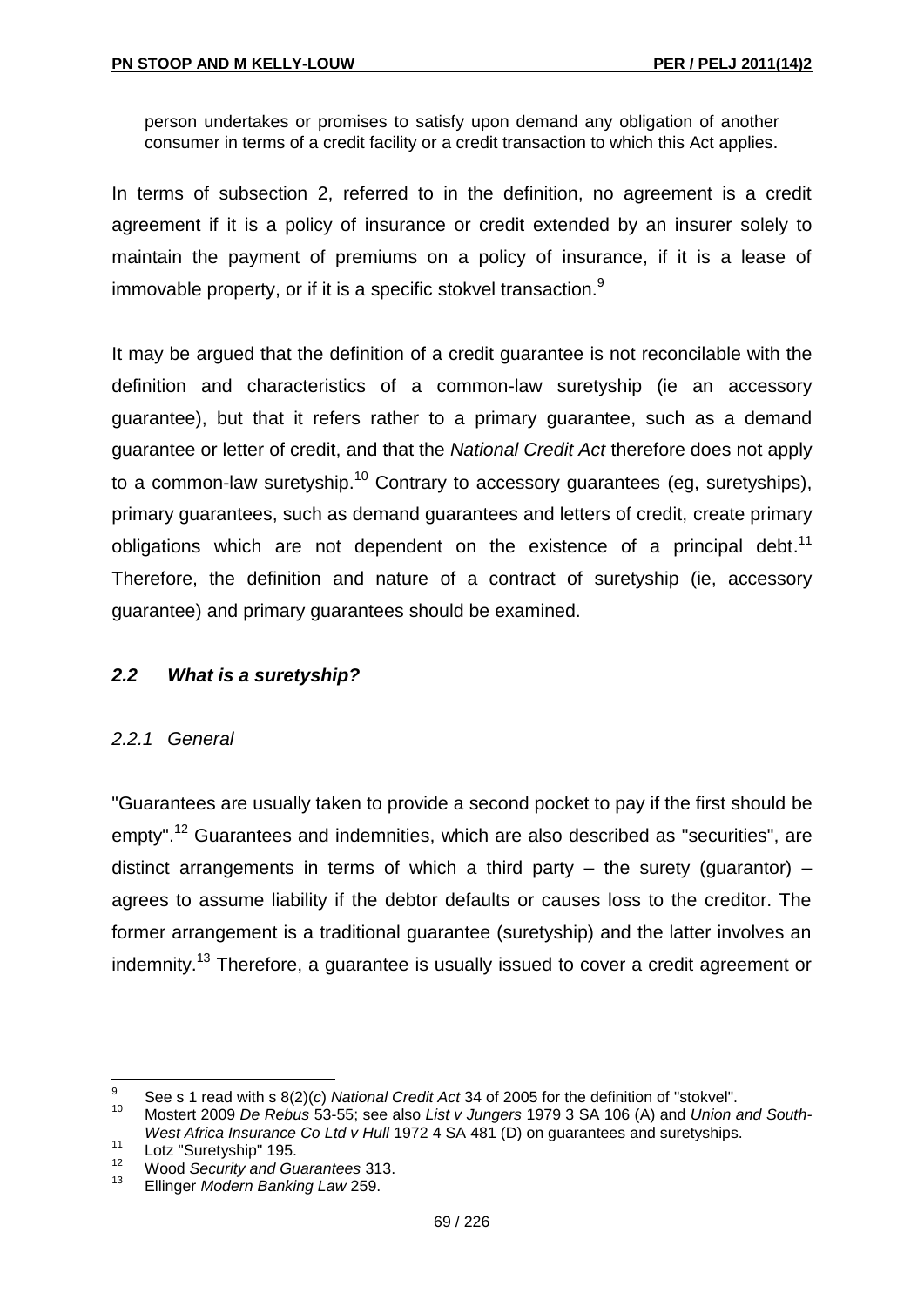transaction; in other words, the guarantee is issued as financial security by a third party in favour of the creditor.<sup>14</sup>

In South African law the words "guarantee" and "suretyship" have often been referred to as synonyms and have been referred to interchangeably by legal writers and courts alike. For instance, sometimes the word "guarantee" or variants of the word are used when suretyship is meant. At other times the word "guarantee" is meant to be used as a verb and the meaning is then more straightforward. In recent years this practice of using the words "guarantee" and "suretyship" synonymously and interchangeably has been criticised. However, the practice is ingrained in the South African law reports and will be difficult to eradicate.<sup>15</sup> It is not our intention to attempt to describe the exact differences between the words "guarantee" and "suretyship", nor is it our intention to distinguish between the "suretyship" and the "indemnity contract".<sup>16</sup> The generic term "guarantee" can comprise two very different devices: (1) the primary guarantee (ie, the demand guarantee, which is also known as the performance guarantee/bond or the independent guarantee) or letter of credit, and (2) the secondary (or accessory) guarantee (ie, the suretyship guarantee or the traditional guarantee). However, as demand guarantees and letters of credit (including standby letters of credit) are also sometimes regarded as either forms of guarantees, particularly contracts of suretyship, $17$  or closely related to them, but with

 $14$ <sup>14</sup> Gorton 1997 *JBL* 240.

<sup>15</sup> Forsyth and Pretorius *Suretyship* 27 note 7; *Mouton v Die Mynwerkersunie* 1977 1 SA 119 (A). The distinction between the word "guarantee" (in Afrikaans also known as "garansie" and "waarborg") and "suretyship" is indeed problematic (see Lubbe 1984 *THRHR* 391; Caney *Suretyship* 65-66). In practice, the characteristics of so-called common-law suretyship are blurred, *inter alia* by poor, vague or wide drafting of agreements (see also Lubbe 1984 *THRHR* 391). For example, in the case of *Neuhoff v York Timbers Ltd* 1984 4 SA 666 (T) 675 the surety's obligations were set out in broad terms in the agreement and the words "payment upon demand" were used. Therefore, even if the words "suretyship" and "guarantee" are used in a contract, their meaning must still be gathered from the context (see *List v Jungers* 1979 3 SA 106 (A)).

<sup>&</sup>lt;sup>16</sup> For a discussion of the difference between suretyship and contract of guarantee, see Forsyth and Pretorius *Suretyship* 30–32 and the authorities cited; and for a discussion of the differences between a contract of suretyship and indemnity contract, see also Pretorius 1982 *THRHR* 73; Lubbe 1984 *THRHR* 383; De Wet and Van Wyk *Kontraktereg* 391; Pretorius 2001 *SA Merc LJ* 95; Sonnekus 2009 *TSAR* 165 and De Villiers *Suretyship* 3-33 and the authorities cited there (see also note 32 below for a brief discussion of the indemnity contract).

<sup>17</sup> Van Niekerk and Schulze *International Trade* 302. It has also been said that a demand guarantee is comparable to an indemnity rather than a suretyship (for a full discussion of this, see Penn 1986 *JIBL* 225–226). However, for a view that a demand guarantee is distinguished from a true indemnity, see Perrignon 1991 *JBFLP* 161.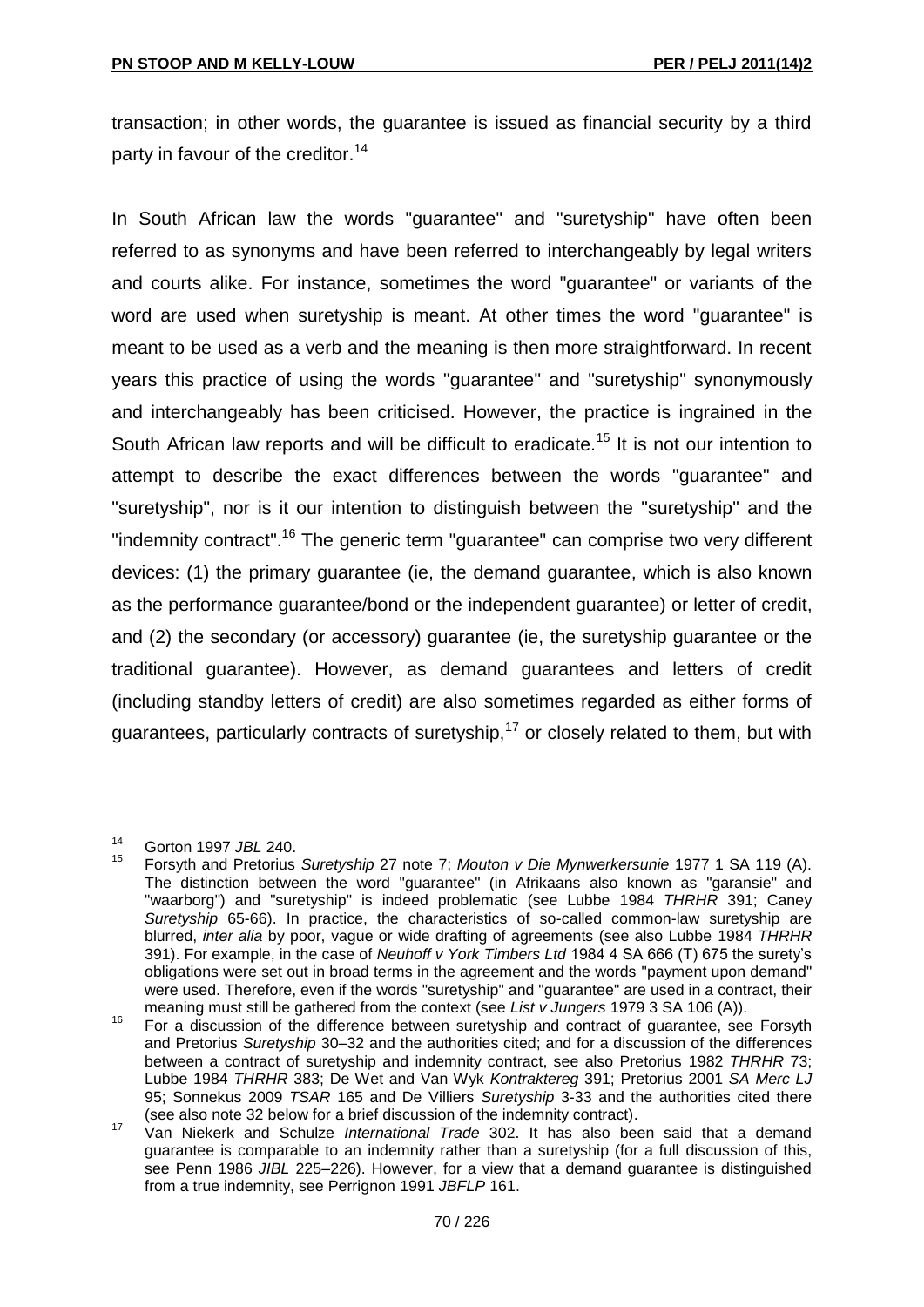distinct characteristics,<sup>18</sup> it is important for current purposes to distinguish the demand guarantee, the commercial letter of credit and the suretyship guarantee from one another. From the discussion below, it will be seen that the demand guarantee is unique in character and actually stands between the suretyship guarantee (where the undertaking to pay is secondary both in intent and in form - ie, it is accessory to the principal debt) and the commercial letter of credit (where the undertaking to pay is primary both in form and intent), in the sense that, it is secondary in intent but primary in form (ie, the guarantor has a secondary intent to pay, but the payment obligation is primary in form).

It should also be borne in mind that it is always a question of construction, whether a particular contract is an accessory (secondary) guarantee (eg, suretyship) or a primary guarantee (eg, a demand guarantee or letter of credit).<sup>19</sup>

## *2.2.2 Defining the accessory guarantee (suretyship guarantee)*

The Roman law and the Roman-Dutch common law required no formalities regarding contracts of suretyship.<sup>20</sup> Initially, it was not necessary, for a contract of suretyship to be valid, that it should take a specific form or be embodied in writing.  $21$ This position was later changed by legislation. Today, section 6 of the *General Law*  Amendment Act<sup>22</sup> requires that the terms of a contract of suretyship must be embodied in a written document signed by, or on behalf of, the surety, in order for it to be valid and enforceable in the South African law.<sup>23</sup>

Unfortunately, section 6 neglected to define what a contract of suretyship was.<sup>24</sup> The early and classical jurists also did not clearly define the contract of suretyship.<sup>25</sup>

<sup>18</sup> <sup>18</sup> See, eg, Dolan *Commercial and Standby Credits* para 2.10[1]; Andrews and Millett *Guarantees* 1; and O'Brien "Letters of Intent" 158.

<sup>19</sup> See, eg, *Marubeni Hong Kong and South China Ltd v The Mongolian Government* 2004 2 Lloyd's Rep 198 (QB (Com Ct)).

<sup>20</sup> Thomas *Roman Law* 335; Hahlo and Khan *Union of South Africa* 705; Forsyth and Pretorius *Suretyship* 25; and De Villiers *Suretyship* 3.

<sup>21</sup> De Villiers *Suretyship* 3.

<sup>22</sup> *General Law Amendment Act* 50 of 1956.

<sup>23</sup> For a full discussion of the law of suretyship, see Forsyth and Pretorius *Suretyship*; and Lotz "Suretyship" paras 189–217.

<sup>&</sup>lt;sup>24</sup> Forsyth and Pretorius *Suretyship* 24 note 2.<br><sup>25</sup> Fort and Pretorius *Suretyship* 24 note 2.

<sup>25</sup> Roberts *Law of Contract* § 3785.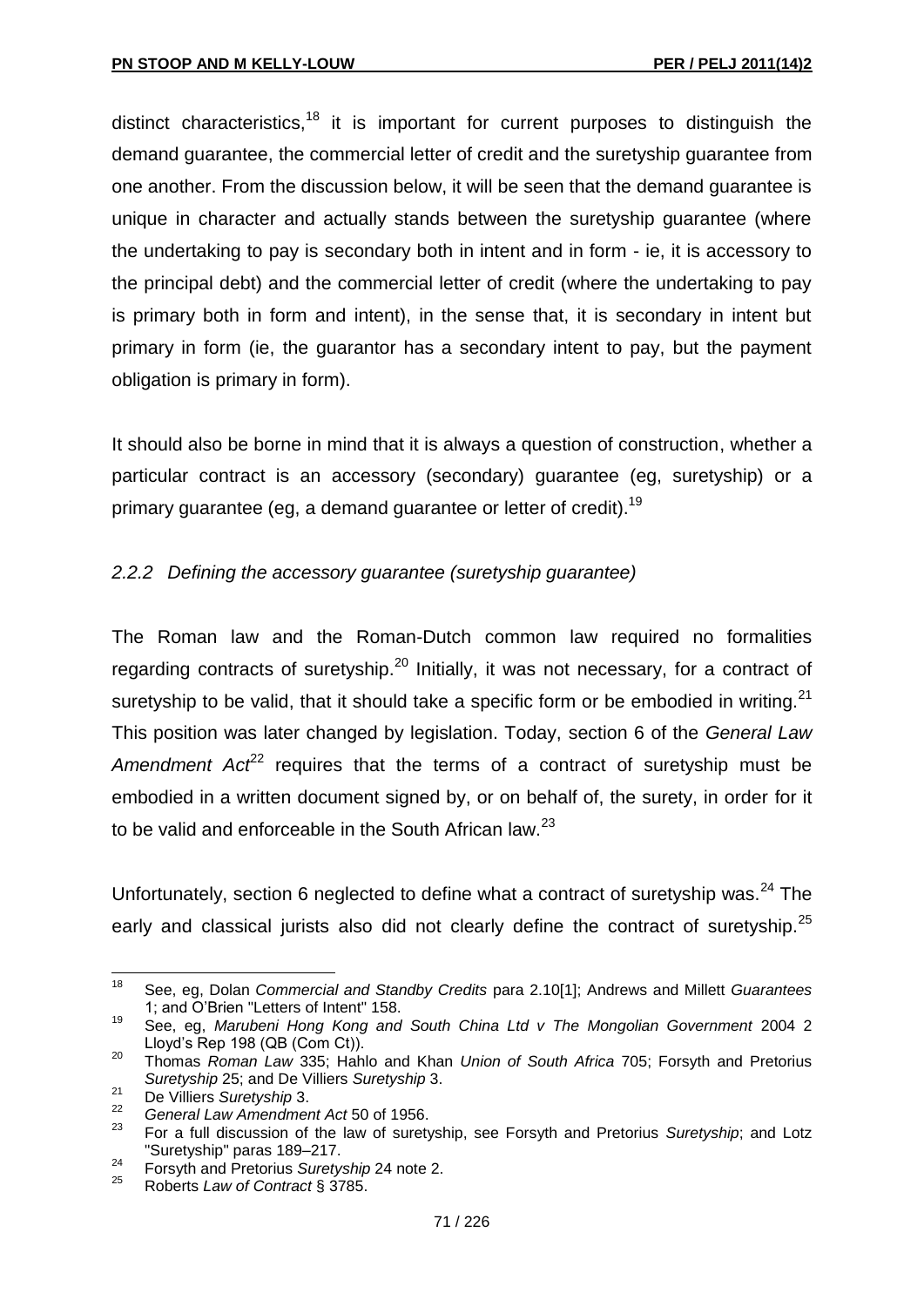Although some Roman-Dutch jurists tried to offer a definition, none of them could offer an exact definition of the suretyship.<sup>26</sup> The lack of a legislative definition or any other proper definition of the suretyship led to disagreements among South African jurists.<sup>27</sup> The courts also tried to formulate definitions.<sup>28</sup> For instance, in *Corrans v Transvaal Government and Coull's Trustee*<sup>29</sup> Innes CJ said that the definitions of the old authorities came to this, namely

that the undertaking of the surety is accessory to the main contract, the liability under which he does not disturb, but it is an undertaking that the obligation of the principal debtor will be discharged, and, if not, that the creditor will be indemnified.

Eventually, Forsyth and Pretorius provided a well-drafted definition of the suretyship.

They define the suretyship as an

accessory contract by which a person (the surety) undertakes to the creditor of another (the principal debtor), primarily that the principal debtor, who remains bound, will perform his obligation to the creditor and, secondarily, that if and so far as the principal debtor fails to do so, the surety will perform it or, failing that, indemnify the creditor.<sup>30</sup>

Their definition of suretyship has since been supported by the Appellate Division (as it was known then).<sup>31</sup> According to them, the fact that the surety's obligation is an

<sup>26</sup> <sup>26</sup> Grové *Borgstelling* 65; and De Villiers *Suretyship* 4.

<sup>27</sup> Grové *Borgstelling* 65, who refers to Roberts *Law of Contract* as authority.

<sup>28</sup> *Corrans v Transvaal Government and Coull's Trustee* 1909 TS 605 612; *Gerber v Wolson* 1955 1 SA 158 (A) 166.

<sup>29</sup> *Corrans v Transvaal Government and Coull's Trustee* 1909 TS 605 612. This definition was approved in *Hutchinson v Hylton Holdings* 1993 2 SA 405 (T).

<sup>30</sup> See Forsyth and Pretorius *Suretyship* 27-28.

<sup>31</sup> See, eg, *Trust Bank of Africa Ltd v Frysch* 1977 3 SA 562 (A) 584F; *Sapirstein v Anglo African Shipping Co (SA) Ltd* 1978 4 SA 1 (A) 11H; and *Nedbank Ltd v Van Zyl* 1990 2 SA 469 (A) 473I. It was also referred to with approval in *Basil Read (Pty) Ltd v Beta Hotels (Pty) Ltd* 2001 2 SA 760 (C) 766F. See in this regard, Forsyth and Pretorius *Suretyship* 27. However, in *Carrim v Omar* 2001 3 All SA 71 (W) Stegmann J (in para 57) disagreed with the definition given by Forsyth and Pretorius and stated: "In light of these considerations, I am respectfully, but firmly, of the view that Caney's definition of the contract of suretyship as comprising a primary undertaking by the surety that the principal debtor will perform his obligation, and only a secondary obligation that if the principal debtor defaults, the surety will indemnify the creditor, cannot be supported. The authorities establish clearly enough that by the contract of suretyship, the surety accedes to the obligation of the principal debtor in the sense that, without disturbing the primary liability of the principal debtor, the surety gives a conditional undertaking that if the principal debtor should fail to perform his obligation, the surety will perform it in his place, if appropriate, or will otherwise indemnify the creditor. Such other indemnification will generally take the form of the payment of such damages as the creditor may have suffered in consequence of the principal debtor's breach of contract. It is not a prerequisite of a contract of suretyship that the intending surety should primarily undertake that the principal debtor will perform his obligation to the creditor." Furthermore, not all jurists agree with the definition provided by Forsyth and Pretorius. For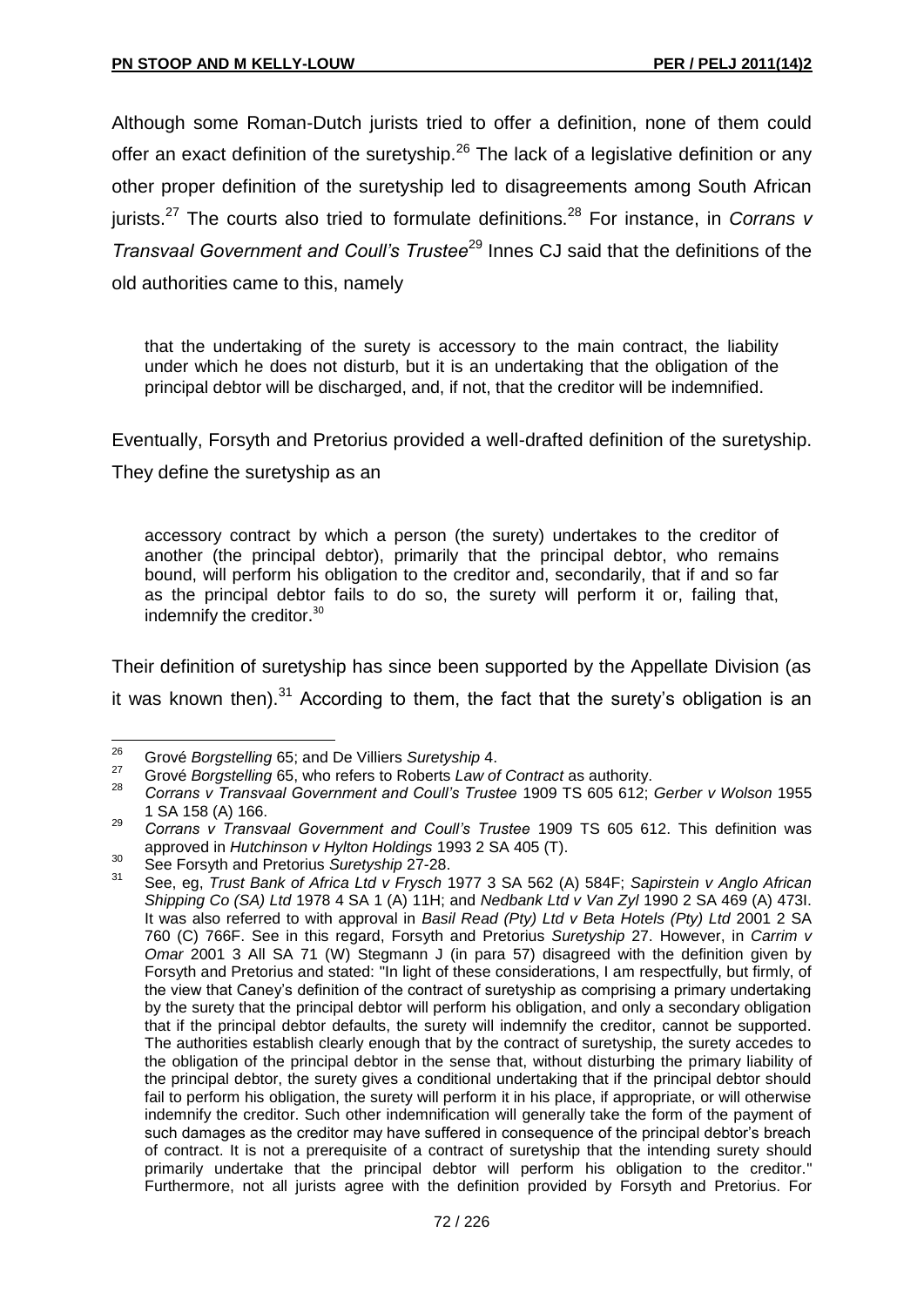**.** 

accessory obligation, simply means that in order to constitute a valid suretyship between surety and creditor, there has to be a valid principal obligation between the debtor and the creditor. The suretyship is said to be accessory to the transaction that creates the obligation of the principal debtor. In other words, every suretyship is conditional upon the existence of a principal obligation. Therefore, in the absence of a valid principal obligation, the surety is generally not bound and the surety can raise any defence that the principal debtor can raise.<sup>32</sup>

In the English law a "guarantee" is defined as a promise to be liable for the debt, or failure to perform some other legal obligation, of another person. $33$  The person to whom the promise is made, for example a bank, may be called the "creditor", the person who makes the promise is the surety or guarantor, and the other whose

instance, Lotz "Suretyship" para 190 states that although there is no universally accepted definition of suretyship, the following definition correctly reflects the normal incidents of a suretyship: "Suretyship is a contract in terms of which one person (the surety) binds himself as debtor to the creditor of another person (the principal debtor) to render the whole or part of the performance due to the creditor by the principal debtor if and to the extent that the principal debtor fails, without lawful excuse, to render the performance himself." In criticising the definition provided by Forsyth and Pretorius, Lotz states that while it can be accepted that it will, at the time of contracting, be in the mind of both the creditor and the surety that the principal debtor will perform, it seems futile to say that the surety's primary undertaking is that the principal debtor will perform as that "primary undertaking" clearly does not create a primary (or any) obligation between the creditor and the surety. Furthermore, if such a primary obligation were indeed created, a creditor would probably have to call on a surety to perform in terms of the primary obligation (ie, call on the surety to persuade the principal debtor to perform) before enforcing the secondary obligation and that is not the law (Lotz "Suretyship" para 191).

<sup>32</sup> See Forsyth and Pretorius *Suretyship* 28. In our law the contract of suretyship is also a contract of indemnity, because it is entered into for the better security of the creditor. However, the same cannot be said of indemnity contracts, because not all contracts of indemnity are contracts of suretyship. The absolute and independent nature of the contract of indemnity distinguishes itself from the subsidiary and accessory nature of the contract of suretyship (see Roberts *Law of Contract* § 3795; and De Villiers *Suretyship* 6). There is no statutory definition or acceptable definition of contract of indemnity in modern South African literature or case law. The latest definition offered, which took all previous definitions provided by jurists as well as courts into consideration, defines a contract of indemnity (see De Villiers *Suretyship* 8-9 and the authorities cited) as: "an agreement in terms whereof a person (the indemnifier), binds himself as principal debtor to another (the indemnified), to protect, secure and hold the indemnified harmless against any hurt, harm or loss sustained, or legal responsibility incurred by the indemnified as a result of past or future events, whatever the nature of such events, and which form the subject matter of the indemnity." In practice, it is often difficult to distinguish between a suretyship and a contract of an indemnity, particularly because they share many similarities, but also have important differences. A discussion of the differences and similarities of a suretyship and a contract of indemnity falls outside the scope of this article, but a full discussion thereof can be found in the following sources: Pretorius 1982 *THRHR* 73; Lubbe 1984 *THRHR* 391; De Wet and Van Wyk *Kontraktereg* 391; Pretorius 2001 *SA Merc LJ* 95; De Villiers *Suretyship* 3-33; Sonnekus 2009 *TSAR* 165.

<sup>33</sup> Section 4 of the *Statute of Frauds* 1677 (England); see also the authorities cited in Hapgood *Banking* 701, 702 note 1.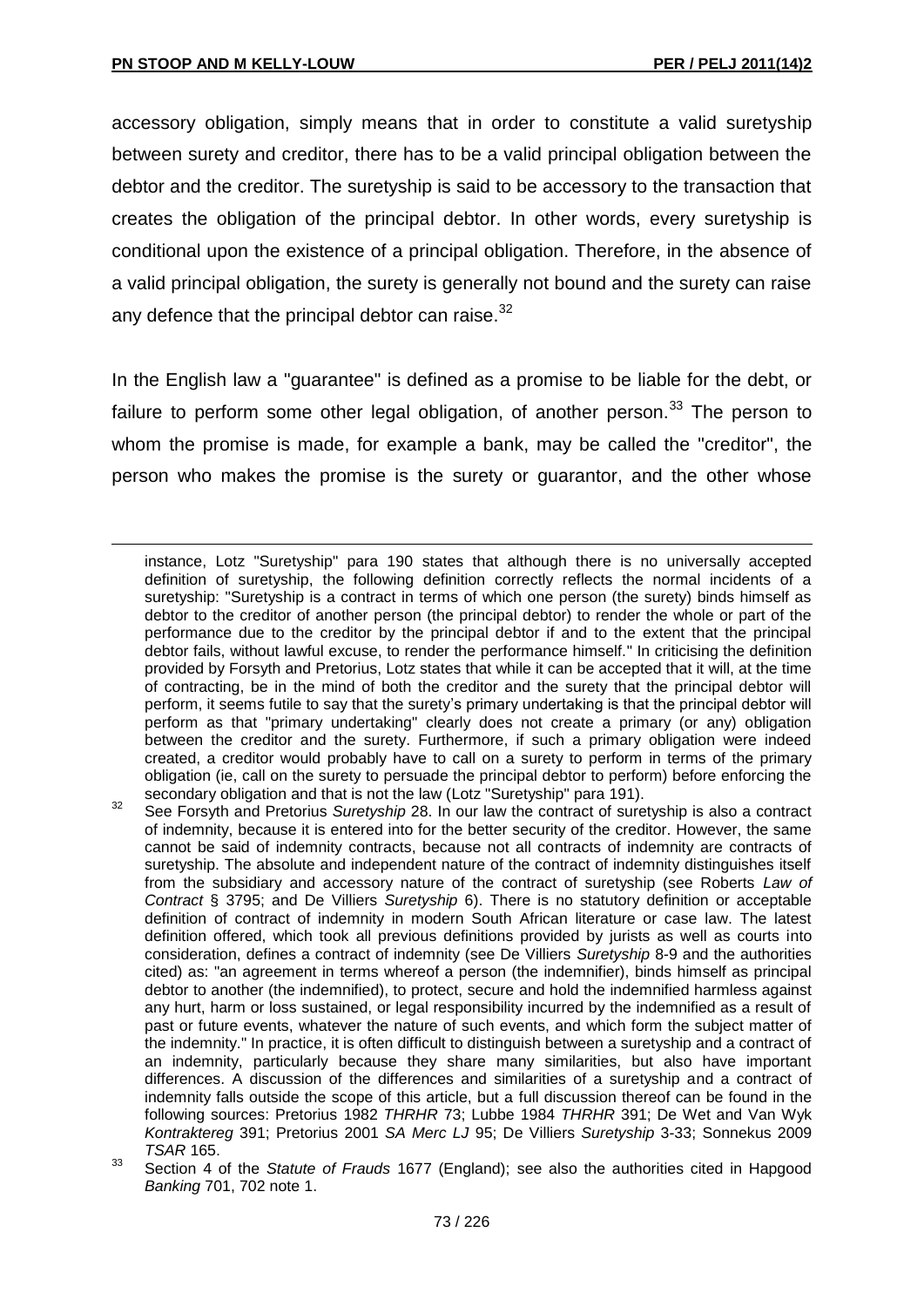obligation is guaranteed, for example, the bank's customer, is the principal debtor. $34$ A true guarantee obligation (eg, suretyship) is secondary and accessory to the obligation, the performance of which is guaranteed; and the surety (or guarantor) undertakes that the principal debtor (the bank's customer) will perform his (the principal debtor's) obligation to the creditor (the bank) and that he (the guarantor or surety) will be liable to the creditor if the principal debtor does not perform. The guarantor's (the surety's) liability for the non-performance of the principal debtor's obligation is therefore co-extensive with that obligation. This means that if it turns out that the principal debtor's obligation does not exist, is void, discharged or diminished, the guarantor's (the surety's) obligation in respect thereof is also. This is contrary to the situation where a primary or direct undertaking, such as a demand guarantee or letter of credit, has been given to perform the customer's obligation. If the undertaking is of this nature, then the promise will be enforceable whether or not that of the principal debtor is enforceable.<sup>35</sup>

When a bank advances money to its customer, it often requires security from a third party by way of a contract of guarantee (ie, a contract of suretyship) to secure the money advanced to the customer.<sup>36</sup> It has been stated that a "suretyship" is the generic term given to contracts in terms of which one person (the surety) agrees to answer for some existing or future liability of another (the principal) to a third person (the creditor), and by which the surety's liability is in addition to, and not in substitution for, that of the principal.<sup>37</sup> A suretyship guarantee is *secondary both in intent and in form*. The intention of the parties is that the surety will be called upon to pay (or, instead, to perform the principal debtor's obligations under the underlying contract) only if the principal debtor defaults in performance, and then only to the extent of the principal debtor's liability and subject to any defences available to the principal debtor. This intention is reflected in the form of the suretyship guarantee, which is expressed to become payable only upon the principal debtor's default.<sup>38</sup>

 $34$ <sup>34</sup> Hapgood *Banking* 701.

<sup>35</sup> Hapgood *Banking* 701-702; Bennett 1994 *JBL* 575.

<sup>36</sup> Goode *Guide to the URDG* 15.

<sup>37</sup> Andrews and Millett *Guarantees* para 1-001.

<sup>38</sup> Goode *Guide to the URDG* 15.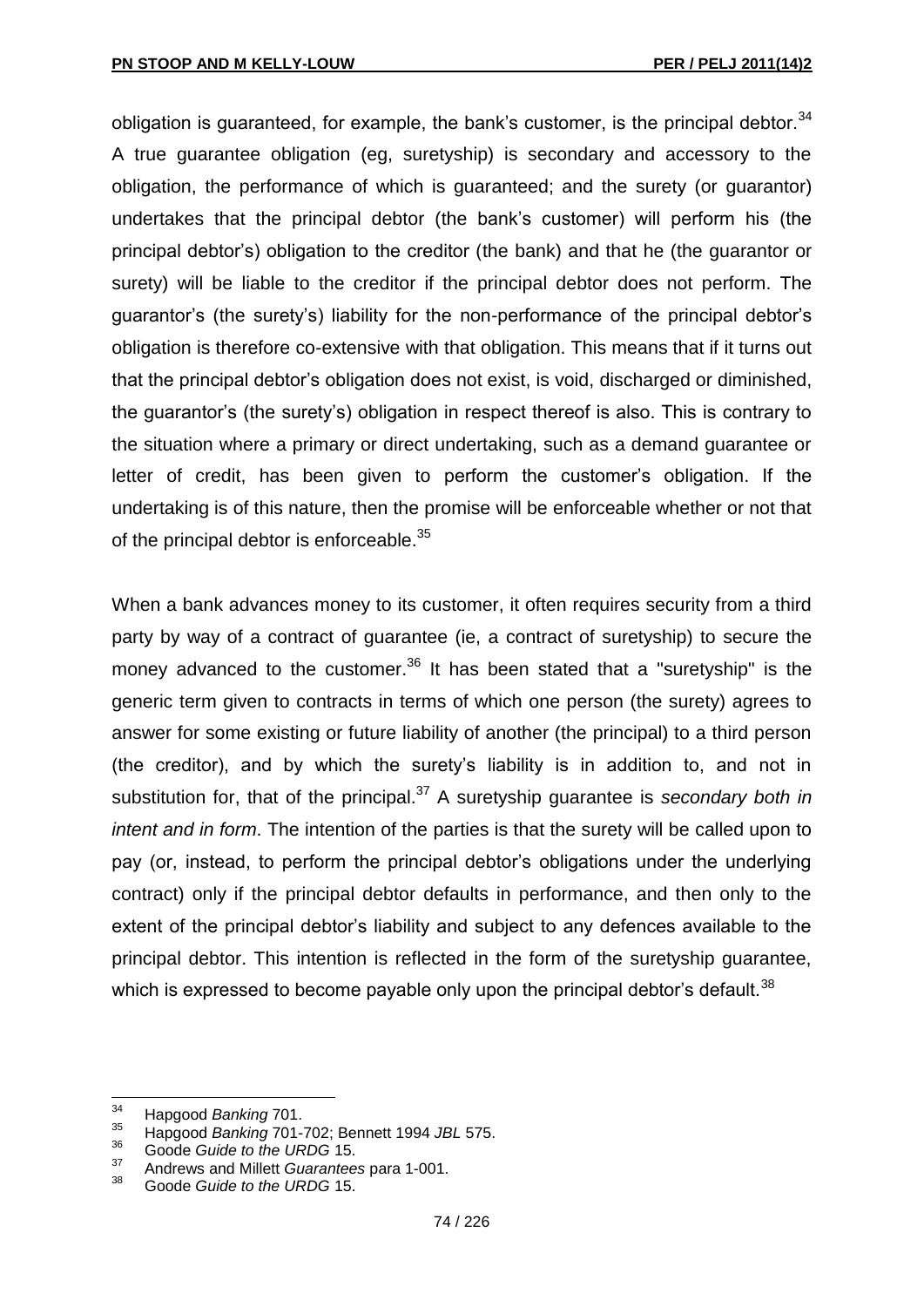# *2.2.3 Accessory guarantees (suretyship guarantees) v primary guarantees (letters of credit and demand guarantees)*

In contrast to the above, the demand guarantee and letters of credit create another kind of duty that is a primary duty which is not materially, that is, substantively conditional on bringing proof of the breach or failure of the primary obligor under the transaction. These instruments are in this regard materially independent, and they may become due and payable before any such duty arises under the transaction or even entirely regardless of whether or not any such duty matures now or later on.<sup>39</sup>

A demand guarantee in contrast can be described as a personal security under which a guarantor (eg, a bank) promises payment to a beneficiary (creditor) if a principal (the bank's customer and also the debtor) defaults in the performance of his obligation (eg, the construction of a building). The bank pays if the documents presented with the demand for payment (where applicable) comply with the documents that are mentioned in the text of the demand guarantee. The bank's obligations are independent (autonomous) of the underlying contract (eg, building contract) between the beneficiary and the principal, which means that, in principle, the bank must pay if proper complying documents are presented, even if the beneficiary and the principal have not stipulated that there is a default under the original underlying contract.<sup>40</sup>

Contrary to the accessory guarantee (ie, the suretyship guarantee), the commercial letter of credit is a credit in which the bank's *undertaking to pay is primary both in form and intent*. The classic case is a commercial letter of credit covering the price of a shipment of goods under a documentary sale transaction (particularly international sale transactions). The agreed method of payment of the price is not payment by the buyer, but payment by the bank pursuant to its independent undertaking. The bank is the first port of call for payment, and the buyer's direct payment obligation under the contract of sale is suspended pending presentation of the documents and payment by the bank. Only if the documents are properly presented and the bank declines to

<sup>39</sup> <sup>39</sup> Kurkela *Letters of Credit* 12-13.

<sup>40</sup> De Ly 1999 *Int'l Law* 832.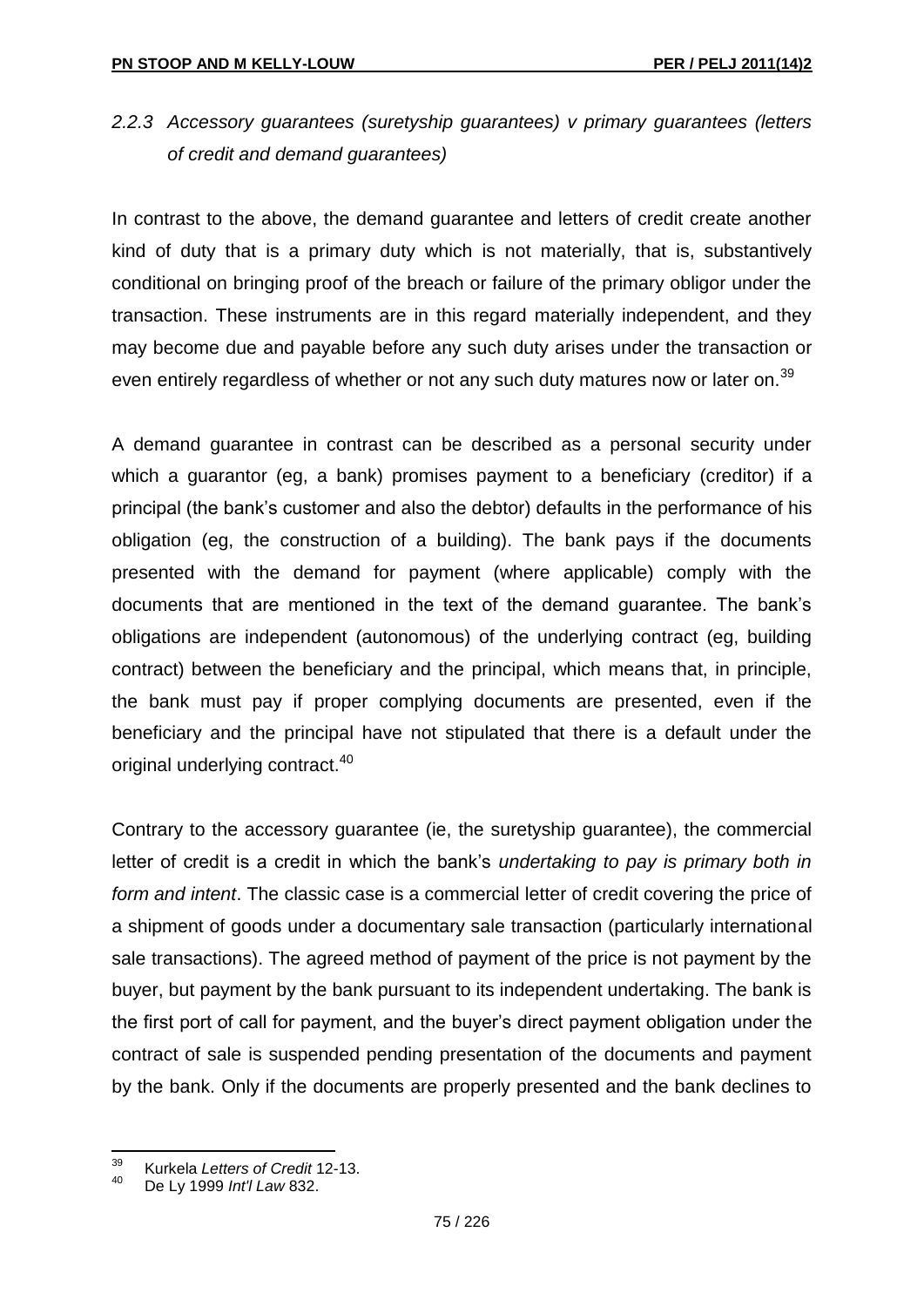pay, does the buyer's own duty of payment revive.<sup>41</sup> If the credit is honoured, that duty is extinguished; while if the bank refuses to pay because of the seller's failure to tender conforming documents, the buyer is entitled to withhold payment and, indeed, to treat the contract of sale as repudiated in the absence of a fresh and conforming tender within the period of the credit.<sup>42</sup>

In this scenario, the intention of the parties to the underlying contract (ie, to the contract of sale) is that the bank issuing the letter of credit is to be the first port of call for payment and this is the effect of the agreement between them. Whereas in the case of an accessory guarantee (ie, suretyship guarantee) the creditor (beneficiary) cannot make a call for payment on the guarantor without establishing default by the principal debtor, the opposite is true of the letter of credit, where the parties have elected payment by the bank (guarantor) as the primary method of payment. Only if this fails without fault on the part of the beneficiary is he (the beneficiary) entitled to resort to the buyer (principal) under the underlying contract of sale.<sup>43</sup>

The demand guarantee stands between the accessory guarantee (ie, suretyship guarantee) and the commercial letter of credit in the sense that it is *secondary in intent but primary in form*. Performance in terms of the underlying contract is due, in the first instance, from the principal and the demand guarantee is intended to be resorted to only if the principal has failed to perform. Although this is the intention of the parties, the demand guarantee is not in form linked to default under the underlying contract, nor is there any question of performance of that contract by the guarantor. The only purpose of the demand guarantee is to hold the beneficiary riskfree up to the agreed maximum amount; and the only condition of the guarantor's (eg bank's) payment liability is the presentation of a demand and of all the other documents (if any) specified in the guarantee in the prescribed manner and within the period of the quarantee.<sup>44</sup>

The demand guarantee is unique in its character. The guarantor (eg the bank) is not concerned with the underlying contract, and if the demand is duly presented,

 $41$ <sup>41</sup> Eitelberg 2002 *SALJ* 121.

<sup>42</sup> Goode 1995 *St Louis Univ LJ* 729; Schwank 1991 *Comp LYB Int'l Bus* 318.

<sup>43</sup> Goode *Guide to the URDG* 15.

<sup>44</sup> Goode *Guide to the URDG* 15.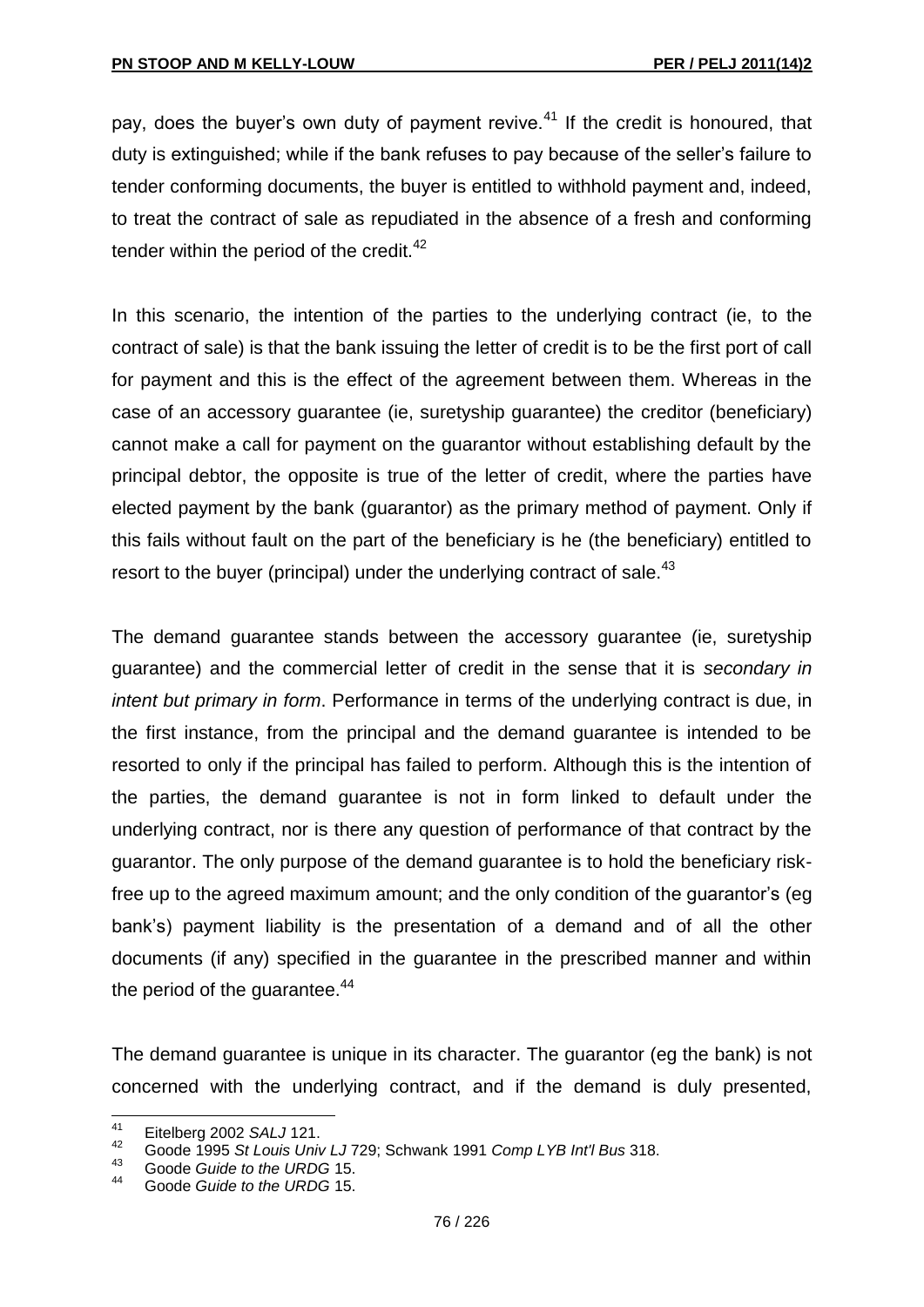payment must be made – in spite of allegations by the principal that he (the principal) has fully performed in terms of that contract – in the absence of established fraud or another event constituting grounds for non-payment under the applicable law.<sup>45</sup> The guarantor (bank) of a demand guarantee therefore promises or gives a primary or direct undertaking to perform the principal's obligation, irrespective of whether or not the principal's (principal debtor's) obligation is enforceable. $46$ 

So the fundamental difference between an accessory guarantee (suretyship guarantee) and a primary guarantee (eg, demand guarantee and letter of credit) is that the liability of a surety of an accessory guarantee is secondary, whereas the liability of the guarantor (or issuer) of a primary guarantee is primary. A surety's liability is co-extensive with that of the principal debtor and, if the surety disputes default by the principal debtor, the creditor must prove such default. Neither statement applies to a primary guarantee, such as a demand guarantee or letter of credit. The principle that underlies demand guarantees and letters of credit is that each contract is autonomous. More specifically, the obligations of the guarantor/issuer of a demand guarantee or letter of credit are not affected by disputes under the underlying contract between the beneficiary and the principal. If the beneficiary of a demand guarantee or letter of credit makes an honest demand, it does not matter whether it is between himself and the principal, he is entitled to payment.<sup>47</sup> The guarantor/issuer must honour such a demand, the principal must reimburse the guarantor/issuer, and any disputes between the principal and the beneficiary, for example, any claim by the principal that the drawing was a breach of the contract between them, must be resolved in separate proceedings to which the guarantor/issuer will not be a party.<sup>48</sup> Therefore, if actual proof of breach or nonperformance is required under the guarantee, the facility is not a primary guarantee, but an accessory guarantee (suretyship).

<sup>45</sup> <sup>45</sup> Goode *Guide to the URDG* 15*.*

<sup>46</sup> Hapgood *Banking* 701-702.

<sup>47</sup> Hapgood *Banking* 730; Coleman 1990 *Lloyd's Maritime and Commercial Law Quarterly* 224; *State Trading Corporation of India Ltd v ED and F Man (Sugar) Ltd and ANR* 1981 Com LR 235  $(CA)$ .

<sup>48</sup> Hapgood *Banking* 730.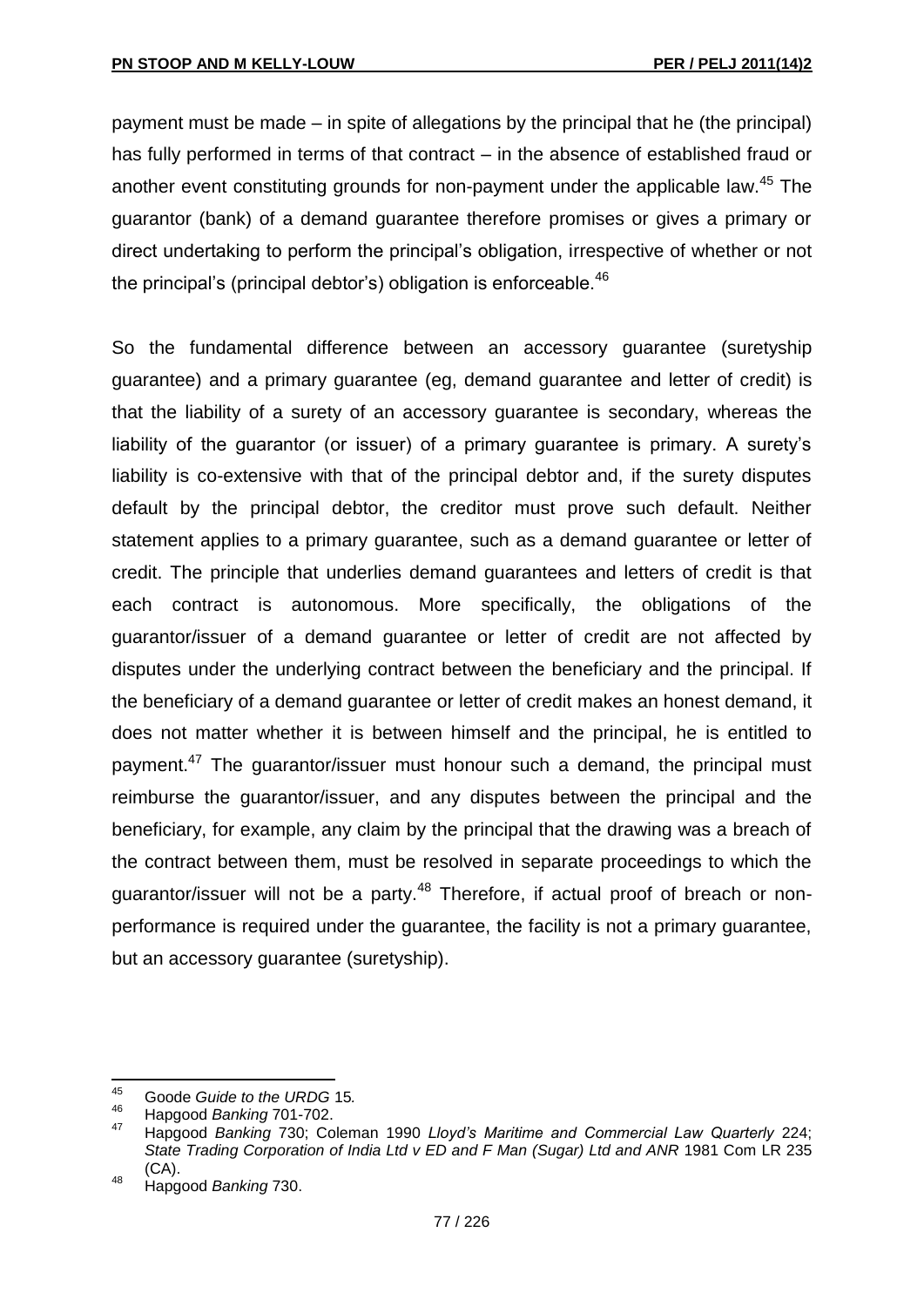# *2.3 Does the* **National Credit Act** *include suretyships?*

One has to decide on the basis of the above definitions if a common-law suretyship falls within the ambit of the definition of a credit guarantee as set out in the *National Credit Act*. Accordingly, the definition of credit guarantee has to be interpreted by giving the words their ordinary meaning in the context of the statute read in its entirety. If the definition then remains ambiguous, regard must be had to indicators of the legislature's intention.

In terms of the definition of a "credit guarantee" in section 8(5), a credit guarantee exists when "a person undertakes or promises to satisfy *upon demand any obligation of another consumer* in terms of a credit facility or a credit transaction to which this Act applies". On the one hand, one might ask if a common-law suretyship indeed falls within the ambit of this definition, taking into consideration that a suretyship can arise only when the principal debtor is in default and not as stated in the definition merely "upon demand". A suretyship also has a conditional and secondary nature.<sup>49</sup> On the other hand, the definition also requires the existence of an obligation of another consumer and it therefore seems as if the existence of a "credit guarantee" in terms of section 8(5) is dependent on the existence of a principal debt. This could imply that the definition refers to an accessory guarantee. As already indicated, in an accessory contract, such as a suretyship, an underlying valid principal obligation between another party and the credit provider is required. The phrase "obligation of another consumer" in section 8(5) therefore possibly indicates that a "credit guarantee" in terms of the *National Credit Act* has an accessory nature. The issue, therefore, is if the definition of "credit guarantee" in terms of the Act encompasses guarantees that are unconditional and primary in nature (eg, demand guarantees and letters of credit) and/or guarantees that are conditional upon the breach of a contract (ie, a contract of suretyship).

In order to gain clarity, it should be investigated whether or not a surety will arise only when the principal debtor is in default. In other words, can a surety arise merely upon a demand to satisfy an obligation? In terms of the general definition of

<sup>49</sup> <sup>49</sup> Mostert 2009 *De Rebus* 53-55 and para 2.2.2 above.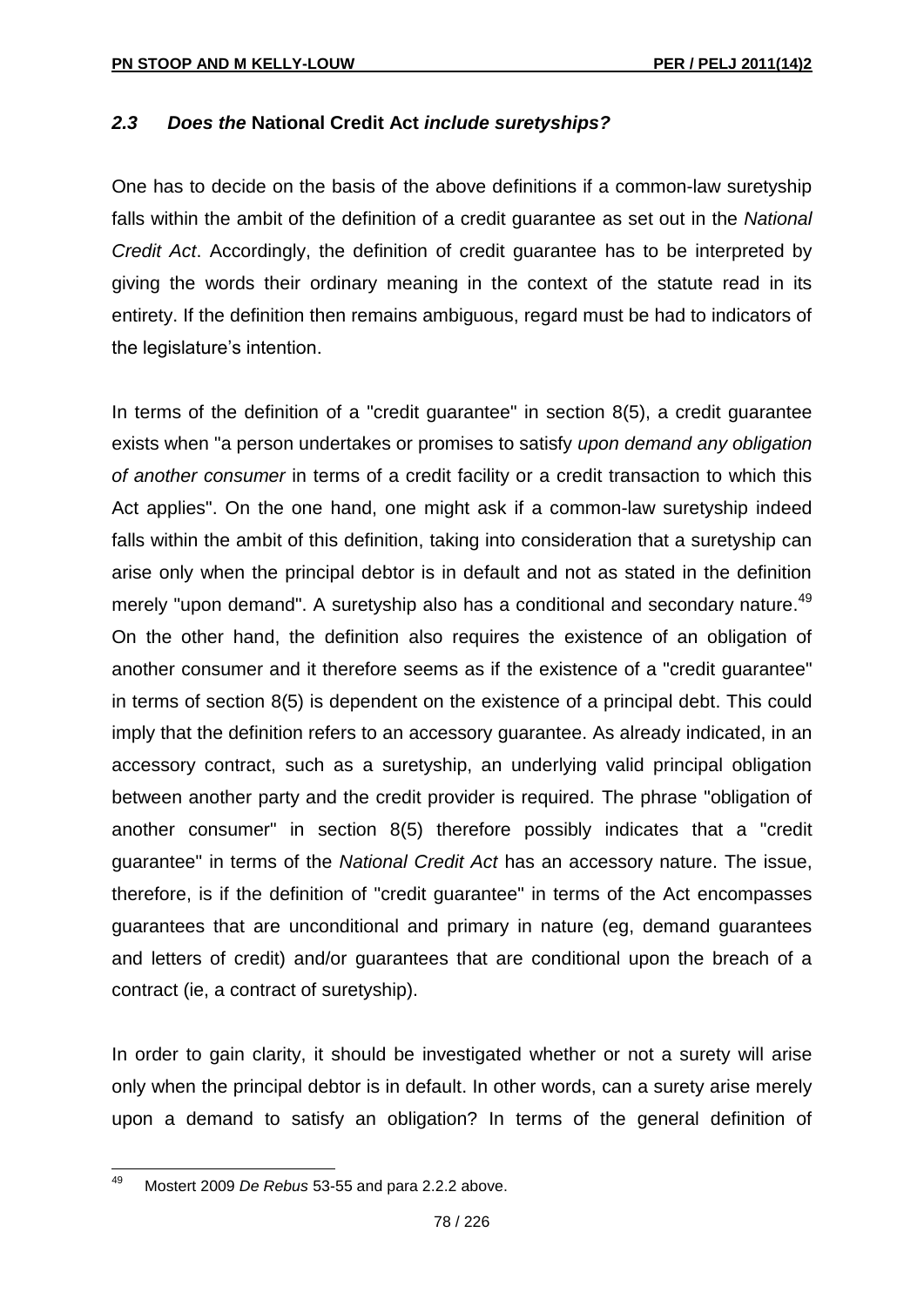suretyship provided by Forsyth and Pretorius,<sup>50</sup> quoted above and accepted by the Appellate Divisions (as it was then known), $51$  default of the principal debtor is a requirement to trigger a suretyship, and not a mere demand.

From the definition provided by Forsyth and Pretorius it is clear that the two most important characteristics of a suretyship are, firstly, that it is an accessory contract, and secondly, that it is triggered only once the principal debtor is in default.<sup>52</sup> This means that the surety can be enforced only once the principal debtor commits breach of contract and not upon a mere demand.<sup>53</sup> In *Carrim v Omar*<sup>54</sup> Stegmann J held (relying on Lubbe's opinion) that a promise by a third person to the effect that the principal debtor will perform his obligation to the creditor may serve as partial evidence that the third person intended to bind himself as a surety, but that such a promise will amount to a suretyship only if it is accompanied by a conditional undertaking on the part of the third person to perform or otherwise indemnify the creditor.

So at this stage it may seem to be debatable as to whether or not a suretyship does, in fact, fall within the definition of a "credit guarantee", since the definition merely states that a consumer promises or undertakes to satisfy the principal debtor's obligations upon demand. No reference is made to default of the principal debtor.

The words "upon demand" used in the definition of a credit guarantee must, however, not be read too literally, be over-emphasised or given any special meaning.<sup>55</sup> In our view, these words in the Act simply mean that in terms of this type of agreement the person (surety) undertakes/promises to satisfy (pay) any obligation of another person (the principal debtor) when the credit provider asks (calls upon) him to do so - in other words when the credit provider has informed him that the principal debtor has defaulted and payment is now *demanded* from him. This is in accord with how traditional suretyship guarantees work in practice – sureties become

<sup>50</sup> <sup>50</sup> See Forsyth and Pretorius *Suretyship* 27-28 and the discussion in para 2.2.2 above.

 $^{51}$  See the authorities cited above in footnote 31.

<sup>52</sup> Strydom *Aksessoriteitsbeginsel* 136; Lubbe 1984 *THRHR* 385; Lotz "Suretyship" 192-194. See also the discussion in paras 2.2.2 and 2.2.3 above.

<sup>53</sup> Lubbe 1984 *THRHR* 386.

<sup>54</sup> *Carrim v Omar* 2001 3 All SA 71 (W) para 37.

<sup>55</sup> As was unnecessarily done by Mostert 2009 *De Rebus* 53.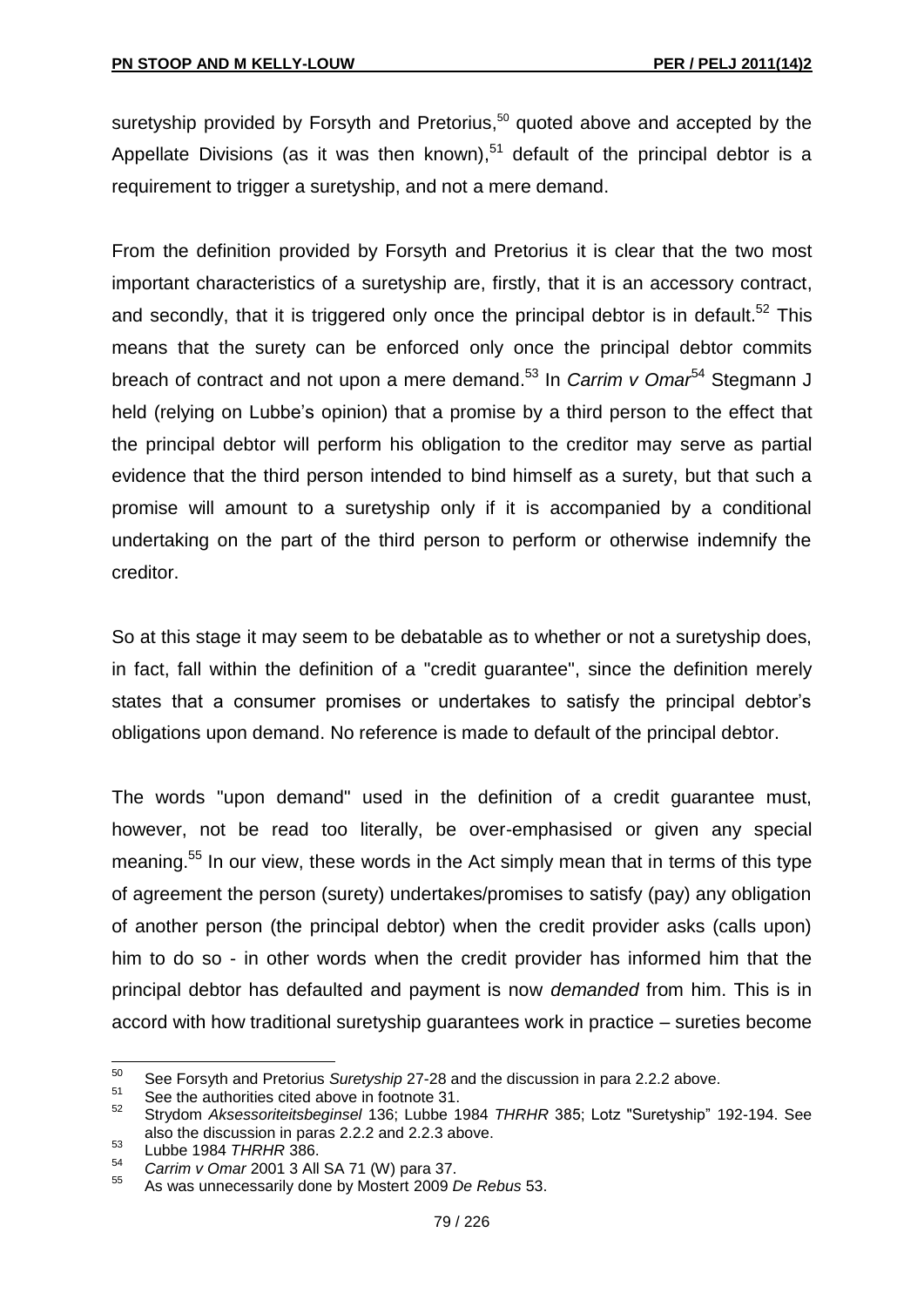liable to perform or indemnify the creditor only where the principal debtor has defaulted and the surety is then called upon/requested by the credit provider (eg, bank) to perform on the principal debtor's behalf. So until a creditor demands/requests from the surety to perform in terms of the suretyship, the surety might not even be aware of the default of the principal debtor and that his obligation to perform or indemnify has now arisen. The words "upon demand" used in section 8(5) do not, in our view, carry the same meaning as they would when dealing with primary guarantees, such as demand guarantees.

In addition to the above, cognisance must also be taken of section  $4(2)(c)$  of the Act. Section 4(2)(c) of the Act also provides that the Act will apply to a credit guarantee only to the extent that the Act applies to the underlying credit facility (eg, credit-card facility) or credit transaction (eg, mortgage agreement) in respect of which the credit guarantee is granted. Therefore, if the Act does not apply to the credit facility or credit transaction (ie, the primary debt) in respect of which the credit guarantee is granted, the Act will not apply to the guarantee. From section 4(2)(c) the deduction can be made that the term "credit guarantee" clearly refers only to accessory/secondary guarantees, such as suretyships, because a clear reference is made to the primary debt (ie, the underlying contract) and if it were to also include primary guarantees, such as letters of credit or demand guarantees, there would not have been any reference to the primary debt (ie, the underlying contract) as these latter guarantees are not concerned in the least with the underlying contract. The deduction is also further strengthened by the fact that accessory/secondary guarantees are normally subject to the same substantive law and the same jurisdiction or arbitration clause to which the underlying transaction (ie, primary debt) itself is subject<sup>56</sup> and section  $4(2)(c)$  of the Act makes it clear that the Act will apply to the credit agreement only to the same extent that it will apply to the primary debt.

So it would appear as if the definition of "credit guarantees" caters for the accessory nature of a contract of suretyship by referring to another person's (consumer's) obligations. However, a contract of suretyship is also, as stated above, conditional upon a breach of contract. The definition seems to imply that the existence of a

<sup>56</sup> <sup>56</sup> See Kurkela *Letters of Credit* 13.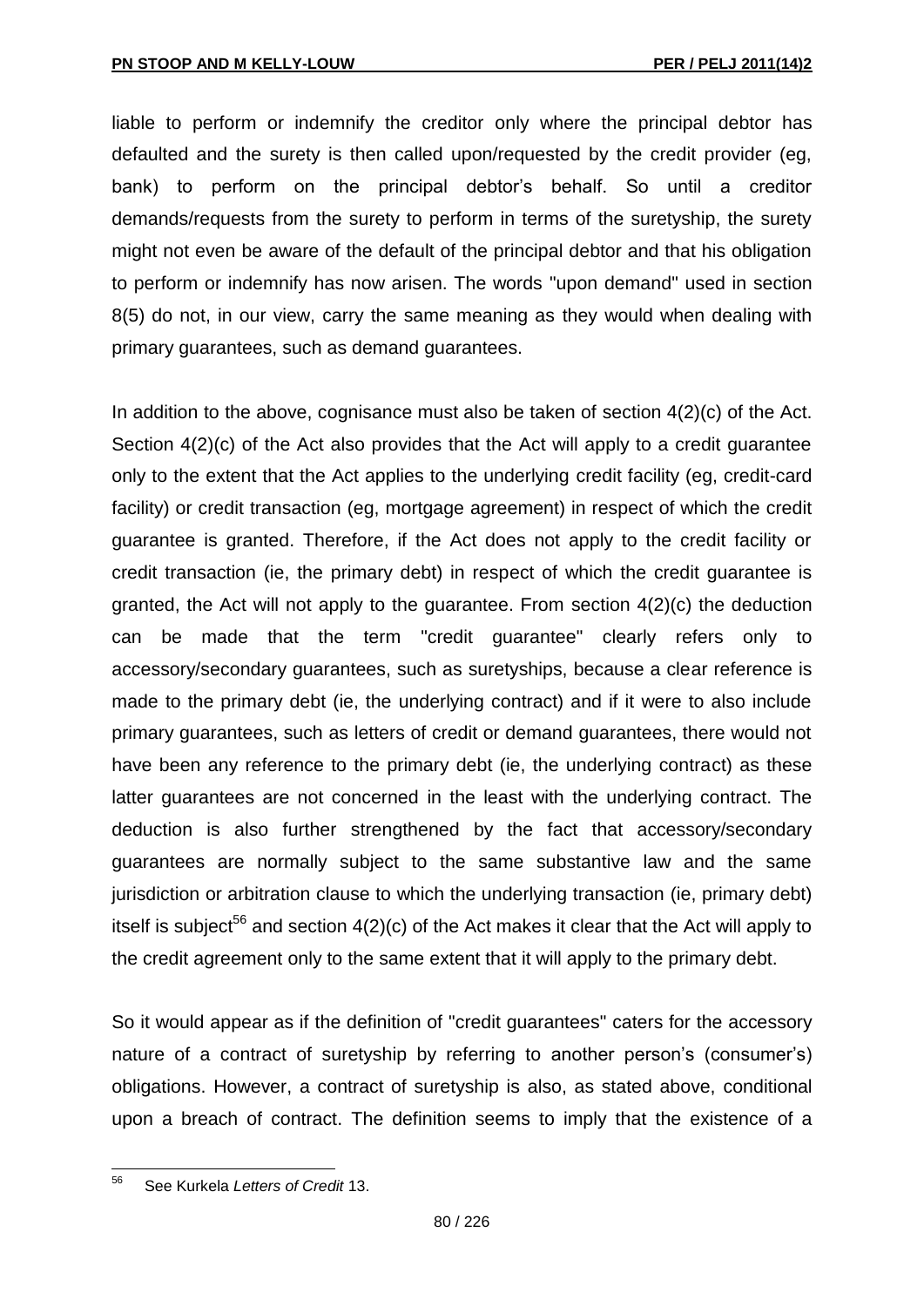principal obligation is required but it is not clear whether the definition makes provision for the conditional nature of a contract of suretyship. It could thus easily seem as if the *National Credit Act* does not apply to contracts of suretyship. However, on the face of it, it appears that a common-law suretyship is covered by the definition of "credit guarantee" since the existence of another consumer's obligation is required. Unfortunately, the use of the phrase "upon demand" could unnecessarily lead one to the wrong conclusion that the definition of "credit guarantee" does not cater for the conditional nature of a contract of suretyship.

In *Firstrand Bank Ltd v Carl Beck Estates (Pty) Ltd*<sup>57</sup> one of the things the court had to decide was whether or not a surety and co-principal debtor (second respondent) was a consumer to whom a notice in terms of section 129 of the *National Credit Act* (ie, default notice) was required to be given. The second respondent entered into a suretyship agreement in terms of which he undertook to bind himself in his personal capacity in favour of the plaintiff (the bank) for all the first respondent's (the principal debtor's) debt (concerning a mortgage agreement) to an unlimited amount and he signed the undertaking as "surety and co-principal debtor". The first respondent was a private company (a juristic person). The court held that in terms of section 8(5) of the *National Credit Act* a credit guarantee will be regulated in terms of the Act only if the underlying credit facility or credit transaction (ie, the principal credit agreement) is also regulated in terms of the Act.<sup>58</sup> The court held that on the merits of the case the Act did not apply to the mortgage agreement (ie, the principal debt) and therefore did not apply to the suretyship.<sup>59</sup> The court, however, remarked that:<sup>60</sup>

There is no doubt that the suretyship obligations of the second respondent theoretically fall within the definition of a credit agreement which encompasses a credit guarantee... in terms whereof – 'a person undertakes or promises to satisfy upon demand any obligation of another consumer in terms of a credit facility or a credit transaction … .

The court therefore in this *obiter* remark accepted that the *National Credit Act* could apply to a suretyship agreement and that it clearly fell within the definition of a "credit

<sup>57</sup> <sup>57</sup> *Firstrand Bank Ltd v Carl Beck Estates (Pty) Ltd* 2009 3 SA 384 (T).

<sup>58</sup> *Firstrand Bank Ltd v Carl Beck Estates (Pty) Ltd* 2009 3 SA 384 (T) para 18. See also s 4(2)(c) *National Credit Act* 34 of 2005.

<sup>59</sup> *Firstrand Bank Ltd v Carl Beck Estates (Pty) Ltd* 2009 3 SA 384 (T) para 18.

<sup>60</sup> *Firstrand Bank Ltd v Carl Beck Estates (Pty) Ltd* 2009 3 SA 384 (T) para 18.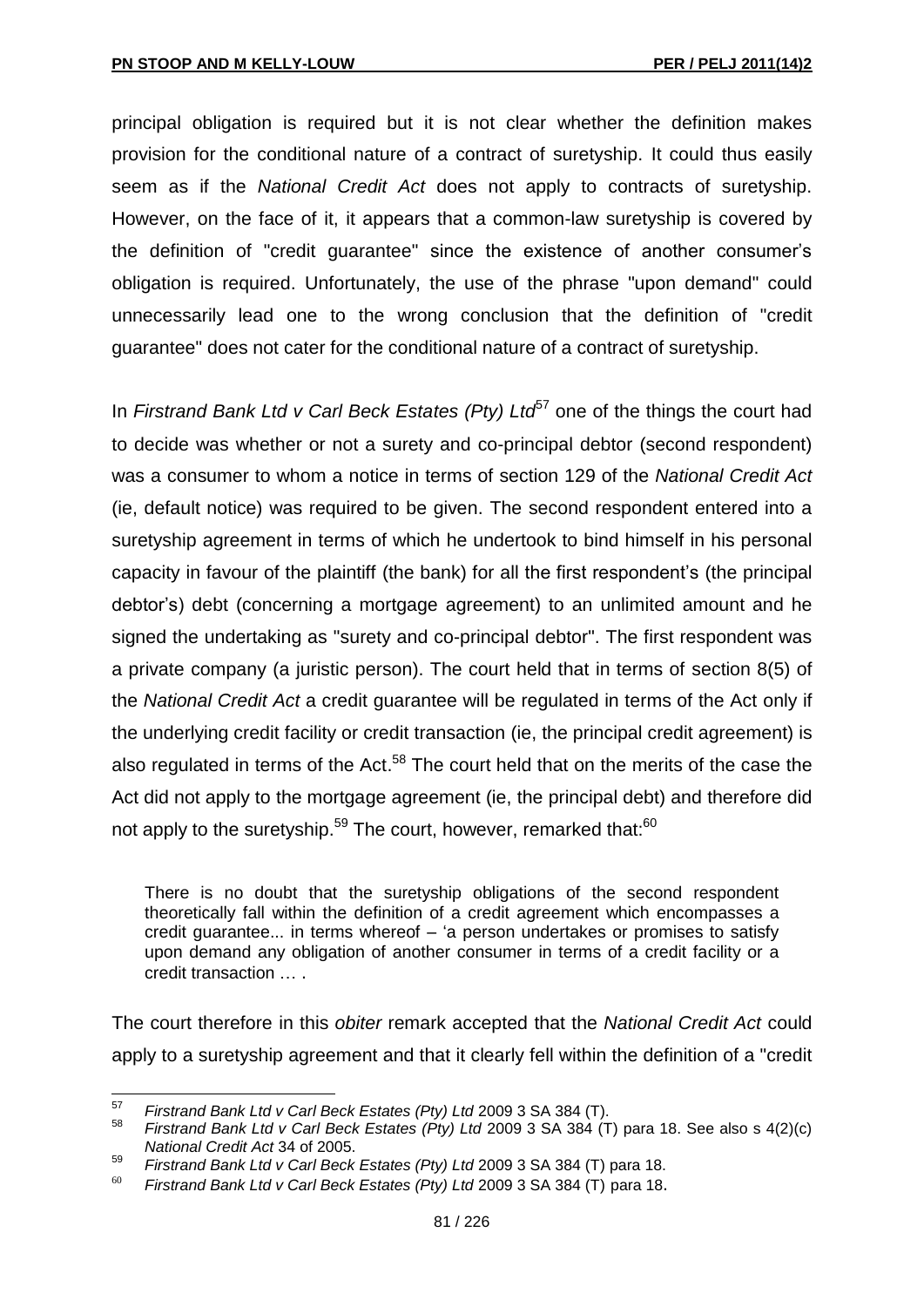guarantee" as set out in section 8(5). This case also confirms that the Act will apply to a credit guarantee only to the extent that the Act applies to the underlying credit facility or credit transaction (the principal debt) in respect of which the credit guarantee is granted.<sup>61</sup> Where the principal debt is not a "credit agreement" that falls within the scope of the Act, the suretyship will fall under the common law and the surety will not be entitled to raise any of the defences or provisions of the *National Credit Act*. <sup>62</sup> Also where the principal debtor in terms of the underlying credit agreement is not a "consumer" falling within the ambit of the Act, $63$  the surety (even if he is also a co-principal debtor and in his own right constitutes a "consumer" for the purposes of the Act) will also not be entitled to rely on the protection afforded by the Act.<sup>64</sup> Although the *obiter* view expressed by the court has been supported by the majority of jurists,<sup>65</sup> there are still some that disagree that suretyships fall within the definition of "credit guarantee".<sup>66</sup>

Even though the court (as per Van der Merwe AJ) in *Nedbank Ltd v Wizard Holdings*<sup>67</sup> did not specifically deal with the issue of whether or not the definition of a "credit guarantee" also included a suretyship agreement, it dealt with the matter before it as if it did. Van der Merwe AJ also confirmed that the *National Credit Act* did not apply to the suretyship agreement if the principal/primary debt did not arise from a credit agreement which fell within the scope of the Act. It follows from the *Nedbank Ltd v Wizard Holdings* case that even if it is a natural person that has signed a suretyship the *National Credit Act* will still not apply if the principal debt does not fall within the ambit of the Act.

<sup>61</sup> <sup>61</sup> Sections 4(2)(c) and 8(5) *National Credit Act* 34 of 2005.

<sup>62</sup> *Firstrand Bank Ltd v Carl Beck Estates (Pty) Ltd* 2009 3 SA 384 (T) 390A-D. See also the discussion of the various protection mechanisms a surety will have at his disposal if the *National Credit Act* applies to the suretyship agreement in para 2.4 below.

<sup>63</sup> See s 1 read with s 4 *National Credit Act* 34 of 2005.

<sup>64</sup> *Firstrand Bank Ltd v Carl Beck Estates (Pty) Ltd* 2009 3 SA 384 (T) paras 19-24.

<sup>65</sup> Scholtz *et al National Credit Act* in para 8.2.4; Scott *et al Law of Commerce* 172; Logan 2008 www.debtpack.com 33.

<sup>66</sup> Mostert 2009 *De Rebus* 53.

<sup>67</sup> *Nedbank Ltd v Wizard Holdings* 2010 5 SA 523 (GSJ) paras 4, 9 and 10. The court (as per Yekiso J) in *Structured Mezzanine Investments (Pty) Ltd v Davids* 2010 6 SA 622 (WCC) was also clearly of the view that a suretyship agreement fell within the definition of a credit guarantee as contemplated in s 8(5) *National Credit Act* 34 of 2005 (see para 16).

<sup>67</sup> *Nedbank Ltd v Wizard Holdings* 2010 5 SA 523 (GSJ) paras 9 and 10. See also ss 4(2)(c) and 8(5) *National Credit Act* 34 of 2005.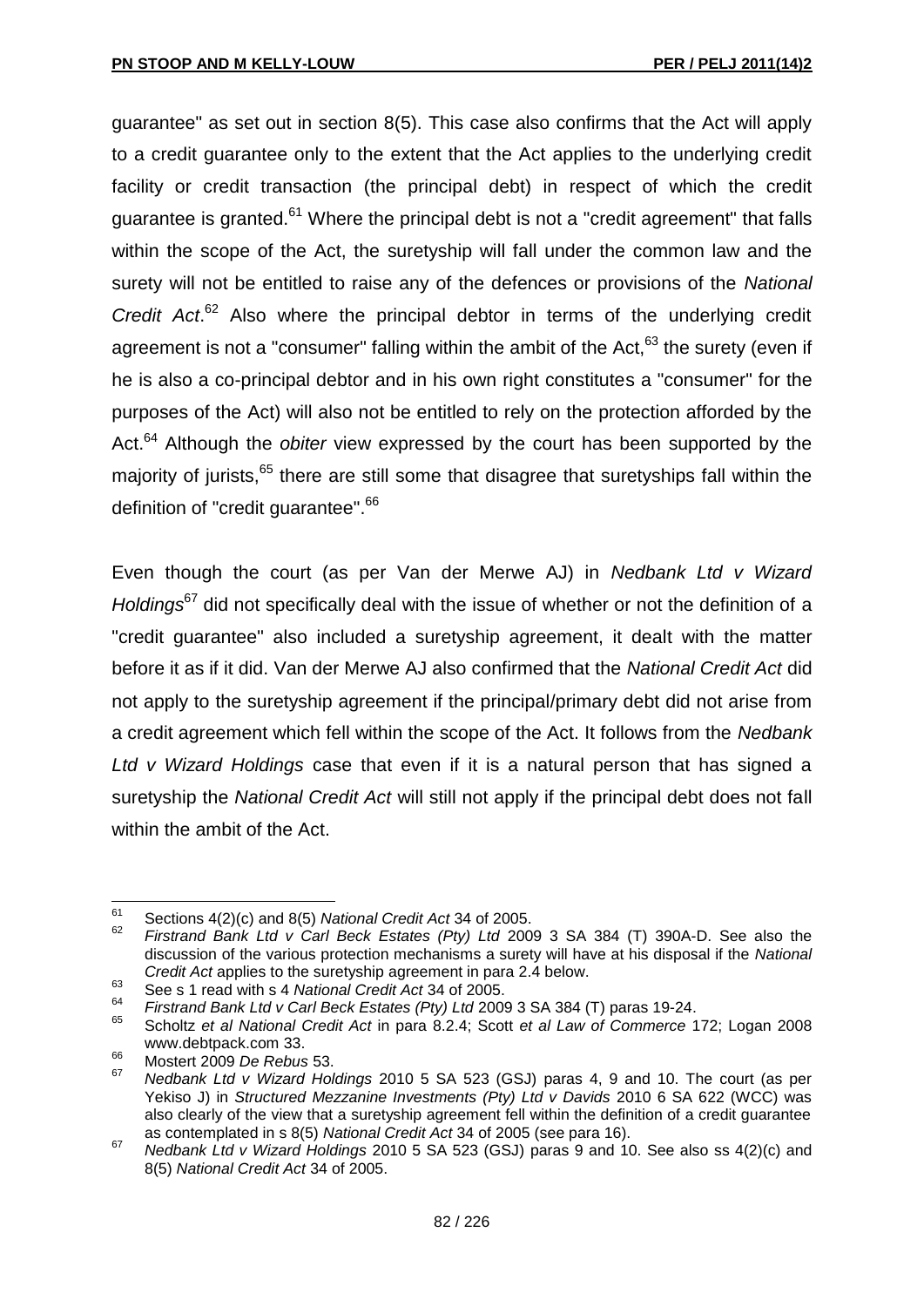# *2.4 What are the repercussions if the* **National Credit Act** *does apply to suretyships?*

If the Act were to apply to a suretyship agreement this would have certain repercussions. For example, a surety would be entitled to rely on the various protection mechanisms of the *National Credit Act* by raising, for example, the defence that the credit guarantee itself amounts to "reckless credit lending",<sup>68</sup> or that the entire underlying credit agreement is unlawful<sup>69</sup> or that a specific provision in that agreement is unlawful. $70$  The credit provider would also have to follow the special debt collection procedure set out in the  $Act^{71}$  if he wished to enforce the credit agreement where the principal debtor has defaulted. In terms of this procedure, a credit provider must *inter alia* give the surety written notice of the principal debtor's default and his (ie, the surety's) liability, and propose referral to an entity (eg, debt counsellor, ombud or alternative dispute resolution agent<sup>72</sup>) which might resolve any dispute or result in agreement on a plan for full payment. The credit provider would also have to comply with certain time periods linked to the giving of such notice, before approaching a court. Where a surety is over-indebted, he would also be able to apply for the debt relief measures provided for in the Act.<sup>73</sup> The credit provider would not have to submit periodic statements of the account to the surety (consumer) of a suretyship (credit guarantee), until the time that the credit provider first called on the surety (guarantor) to satisfy an obligation in respect of that guarantee.<sup>74</sup>

The *National Credit Act* does not stipulate that there are any formalities that need to be complied with for a credit guarantee to be valid, but, section 6 of the *General Law Amendment Act*<sup>75</sup> requires that the terms of a contract of suretyship must be embodied in a written document signed by, or on behalf of, the surety, in order to be

<sup>68</sup> <sup>68</sup> Section 80 *National Credit Act* 34 of 2005.

<sup>69</sup> Section 89 *National Credit Act* 34 of 2005.

<sup>70</sup> Section 90 *National Credit Act* 34 of 2005.

<sup>71</sup> Sections 129, 130 *National Credit Act* 34 of 2005.

<sup>72</sup> Defined in s 1 *National Credit Act* 34 of 2005 as a person providing services to assist in the resolution of consumer credit disputes through conciliation, mediation or arbitration.

<sup>73</sup> Sections 79, 85-88 *National Credit Act* 34 of 2005.

<sup>74</sup> Section 107(1) *National Credit Act* 34 of 2005. Furthermore, Chp 5, part D (ss 107-115 *National Credit Act* 34 of 2005) will apply also only once the consumer is called up to honour his obligations in terms of the credit guarantee.

<sup>&</sup>lt;sup>75</sup> See para 2.2.2 above.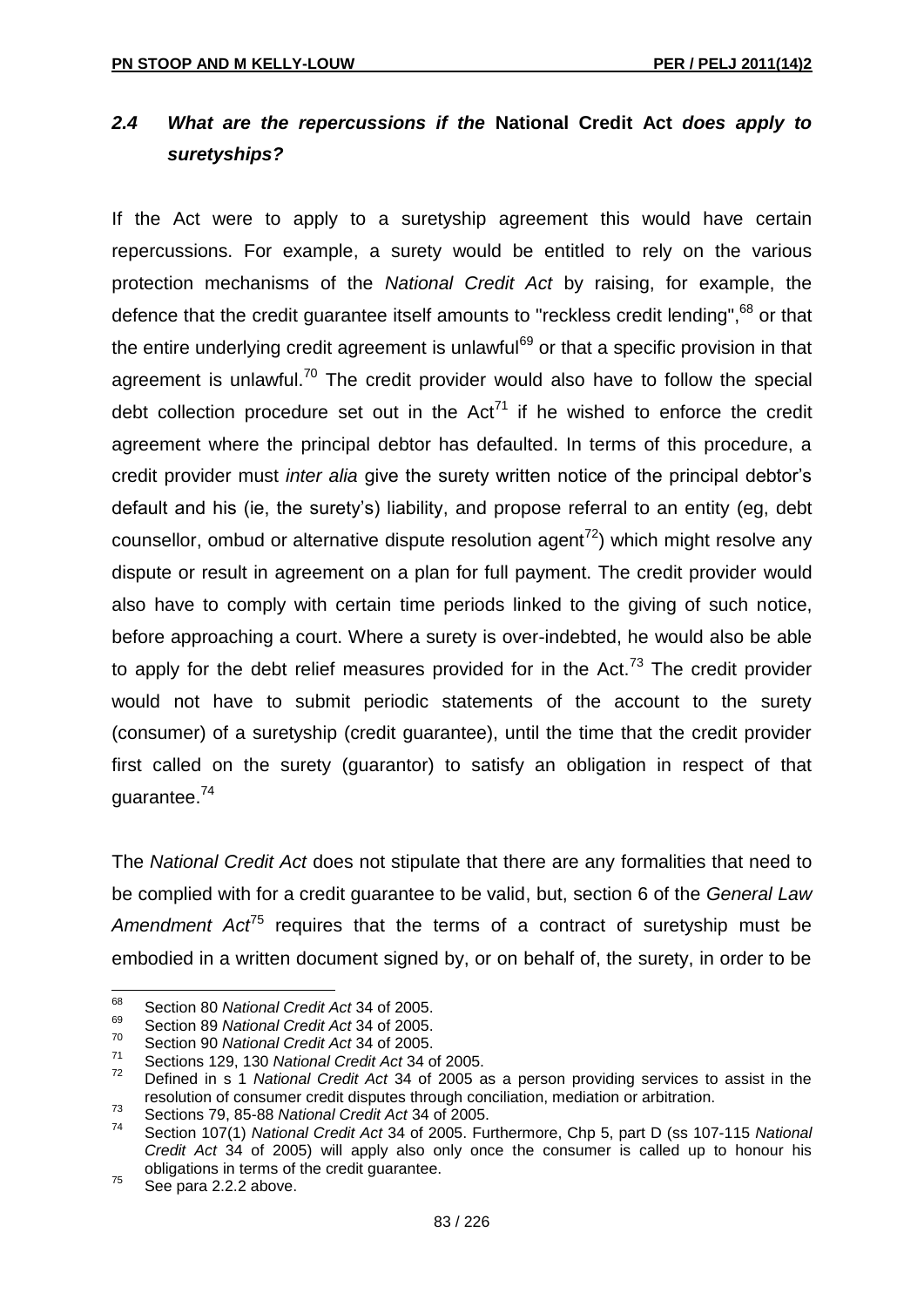valid and enforceable in the South African law.<sup>76</sup> However, the Act does deal with all of the issues relating specifically to the underlying credit agreement (ie, the principal debt) in order for it to be valid. For example, the Act stipulates certain disclosures that need to be made by the creditor before a credit agreement may be concluded, and the form or format which the credit agreement must take. Furthermore, the Act also prohibits a number of terms that were often found in the standard terms and conditions of many credit agreements in the past. For instance, terms waiving certain common-law rights, such as the liability for latent defects; and terms exempting or limiting the credit provider's liability for pre-contractual misrepresentation or its vicarious liability for employees may not be included in credit agreements. The Regulations to the Act<sup>77</sup> also specifically provide that the following common-law "rights" (defences) that are available to a debtor may not be waived in a credit agreement: *exceptio errore calculi*, *exceptio non numerate pecuniae* and *exceptio non causa debiti*.

The *exceptio non causa debiti* is usually renounced in suretyships securing debts not arising from a money debt and as a result of such renunciation the surety will bear the onus of establishing that a principal debt (the cause of action) does not exist.<sup>78</sup> The *exceptio non numerate pecuniae* is usually renounced where the debt secured by a suretyship arises from a money loan and as a result of such renunciation the debtor will bear the onus of proving that no money was received from the creditor.<sup>79</sup> Renunciation of the *exceptio errore calculi* prevents a surety from disputing the accuracy of previously agreed amounts or accounts.<sup>80</sup> So, since these are defences that were often specifically renounced in contracts of suretyship it can further be argued that it is clear that it was the intention of the legislature to specifically include suretyships in the definition of a credit guarantee and not to include only primary guarantees into the definition of a "credit guarantee", as has been argued by some.<sup>81</sup>

<sup>76</sup>  $^{76}$  See also para 2.2.2 above.

<sup>77</sup> Regulation 32 in GN R489 in GG 28864 of 31 May 2006. See also Otto 2011 *TSAR* 48-49.

<sup>78</sup> Forsyth and Pretorius *Suretyship* 42; *Cohen v Louis Blumberg (Pty) Ltd* 1949 2 SA 849 (W) 850- 851.

<sup>79</sup> Forsyth and Pretorius *Suretyship* 106-107; *First National Bank of Southern Africa Ltd v Bophuthatswana Consumer Affairs Council* 1995 2 SA 853 (BG) 866; *Harrowsmith v Ceres Flats (Pty) Ltd* 1979 2 SA 722 (T) 729F-G.

<sup>80</sup> *Pangbourne Properties Ltd v Nitor Construction (Pty) Ltd* 1993 4 SA 206 (W) 208, 221–222.<br><sup>81</sup> Mestation Properties Ltd v Nitor Construction (Pty) Ltd 1993 4 SA 206 (W) 208, 221–222.

<sup>81</sup> Mostert 2009 *De Rebus* 53.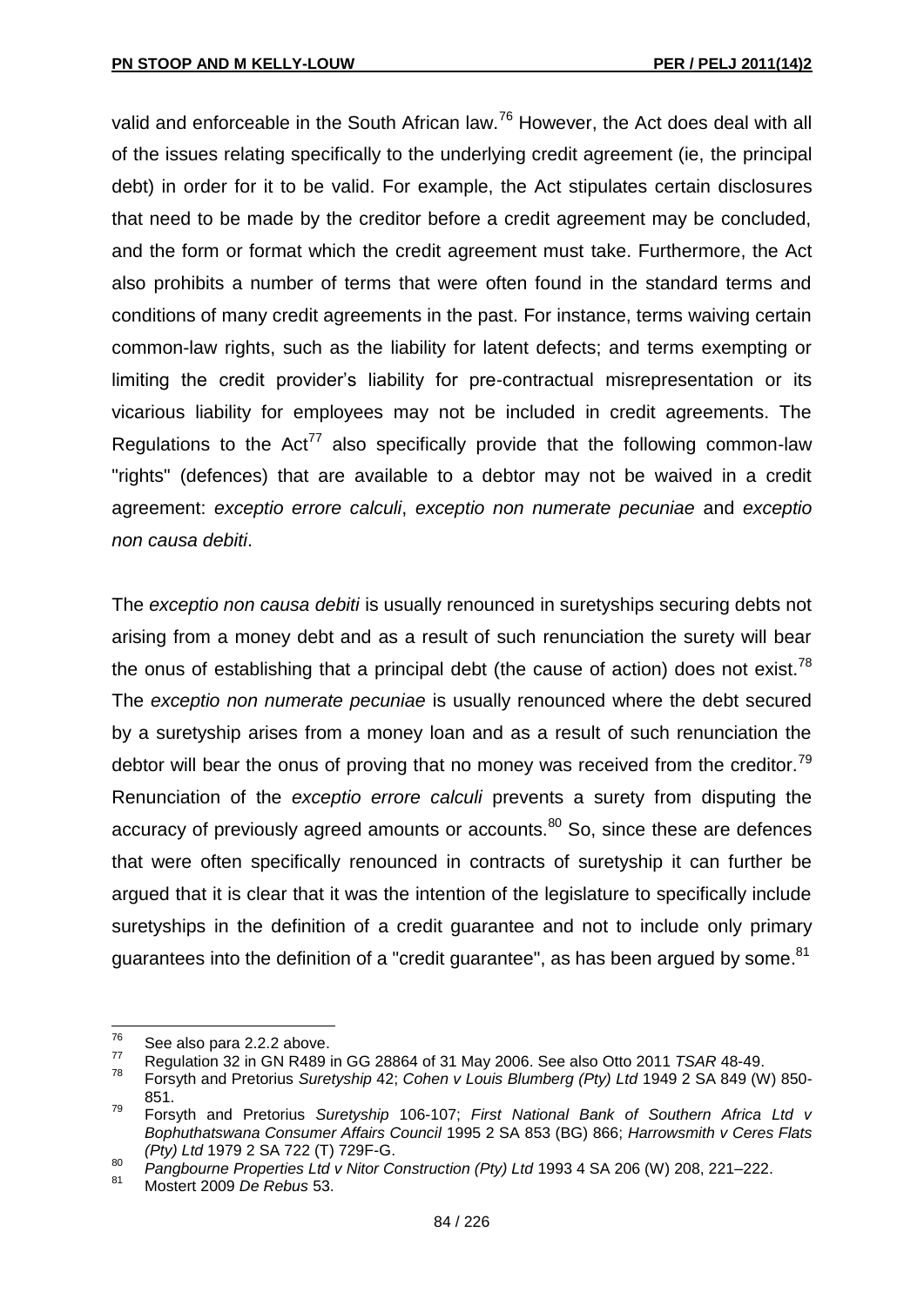One may then ask why the benefits of excussion and division are not also prescribed as remedies or rights that may not be waived. This could be ascribed to the fact that renunciation of the benefits of excussion and division is wholly superfluous and meaningless where sureties, as the practice is, bind themselves as "sureties and coprincipal debtors" with the debtor.

# *2.5 Does the Act apply to the surety and co-principal debtor to the same extent that it applies to the principal debtor?*

It should be noted that where the words "co-principal debtor and surety" are used in a suretyship agreement, the *National Credit Act* should apply to the surety and coprincipal debtor to the same extent that the Act applies to the principal debtor and the principal debt. If someone has bound himself as co-principal debtor his obligations are co-equal in extent with those of the principal debtor and of the same scope and nature and he is liable together with the principal debtor jointly and severally, which means that a co-principal's debt becomes enforceable at the same time as the principal debt.<sup>82</sup> In the *Trans-Drakensberg Bank Ltd v The Master*<sup>83</sup> the court held that where a person binds himself as "surety and co-principal debtor" this results in joint and several liability along with the principal debtors and the person stands in the same relation to the creditor as the principal debtor. It therefore follows that the co-principal debtor is entitled to receive the same notice as that to which the principal debtor would have been entitled.<sup>84</sup>

However, in *Firstrand Bank Ltd v Carl Beck Estates (Pty) Ltd<sup>85</sup>* the court held that a surety who has bound himself as surety and co-principal debtor remains a surety whose liability arises wholly from the contract of suretyship and that signing as surety and co-principal debtor does not render a surety liable in any capacity other than that

<sup>82</sup> <sup>82</sup> *Union Government v Van der Merwe* 1921 TPD 318 322*; Mahomed v Lockhat Bros & Co Ltd*  1944 AD 230 238; *Business Buying and Investment Co Ltd v Linaae* 1959 3 SA 93 (T) 95-96; *Trans-Drakensberg Bank Ltd v The Master* 1962 4 SA 417 (N) 422; see also Caney *Suretyship* 51; Lotz "Suretyship" 203.

<sup>83</sup> *Trans-Drakensberg Bank Ltd v The Master* 1962 4 SA 417 (N).

<sup>84</sup> *Trans-Drakensberg Bank Ltd v The Master* 1962 4 SA 417 (N) 422. See also para 2.4 above, where it is indicated what the repercussions would be if the Act were to apply to a contract of suretyship, and the various protection mechanisms of the Act a surety would be entitled to rely on.

<sup>85</sup> *Firstrand Bank Ltd v Carl Beck Estates (Pty) Ltd* 2009 3 SA 384 (T) paras 22-24.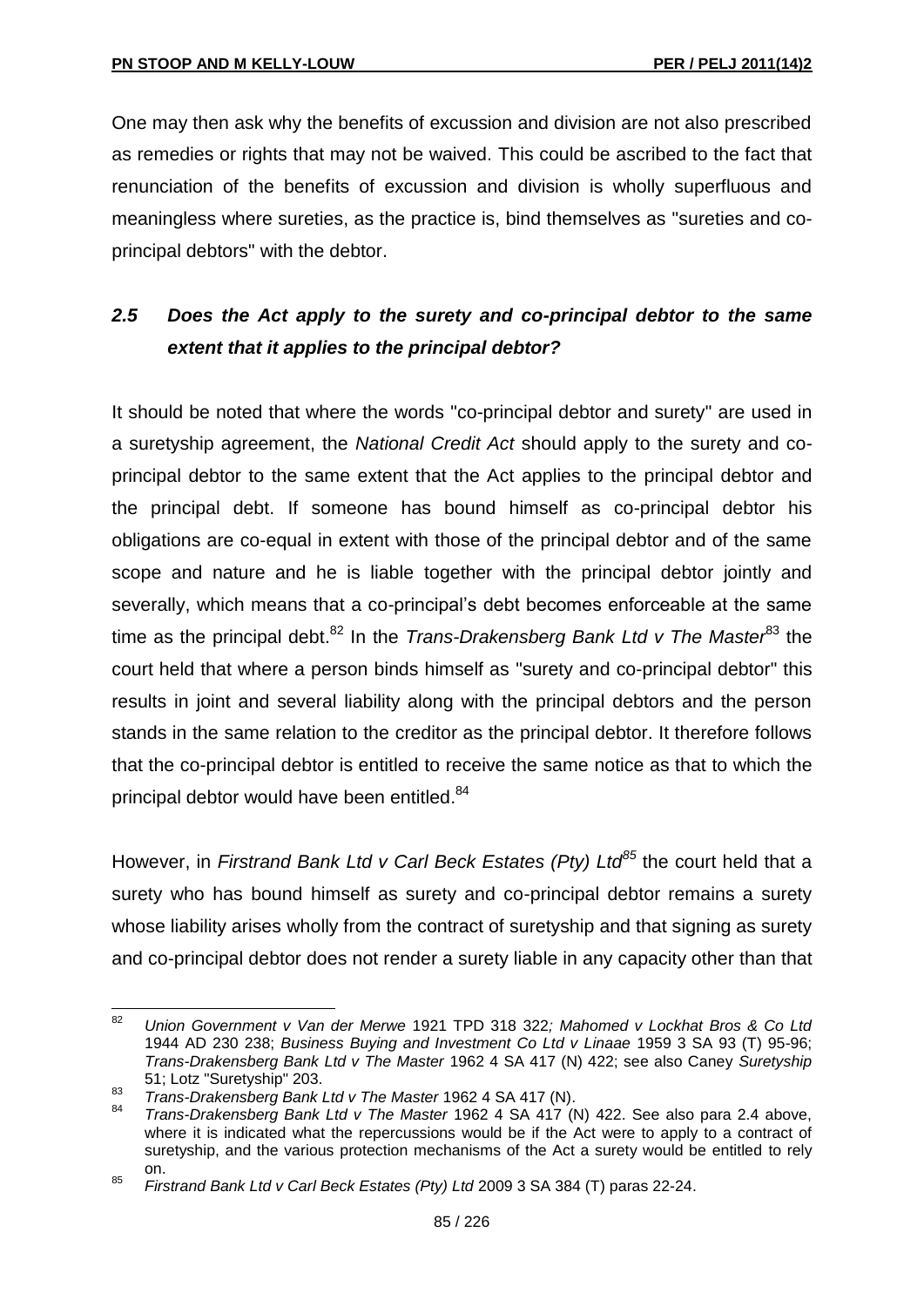of a surety who has renounced the benefits of excussion and division. The court also found that *in casu* the second respondent was sued as a guarantor to the obligations of the first respondent in terms of a credit transaction to which the Act did not apply. It therefore followed that he could not claim that he was entitled to have received a section 129 notice in terms of the Act (because the Act did not apply to the principal obligation). This implies that a co-principal debtor is entitled to receive the same notice as that to which the principal debtor is entitled (if the Act applies).

## **3 Do the reckless credit provisions apply to credit guarantees?**

If one accepts or assumes that the *National Credit Act* applies to a contract of suretyship and such a contract is a credit guarantee, it is quite possible that a credit provider is obliged to conduct a section 81(2) assessment before concluding such a contract. In order to determine whether or not such a duty does in fact exist, section 81(2) should be analysed in more detail.

### *3.1 The reckless credit provisions*

The *National Credit Act* introduced direct measures aimed at preventing reckless credit granting, and debt-relief measures directed at dealing with overindebtedness. <sup>86</sup> These direct measures are found in sections 78 to 88 of the Act. This part of the Act does not, however, apply to credit agreements where a juristic person is the consumer. $87$  The provisions of the Act aimed at preventing the reckless granting of credit do not apply to school or student loans, emergency loans, public interest credit agreements, incidental credit agreements or a temporary increase in the credit limit of a credit facility.<sup>88</sup> In essence, these reckless credit provisions stipulate that a credit provider may not enter into a credit agreement without first taking reasonable steps to assess the consumer's understanding of the risks and costs of the proposed credit and his rights and obligations under a proposed credit

<sup>86</sup> <sup>86</sup> Part D, Chapter 4 *National Credit Act* 34 of 2005; Roestoff and Renke 2005 *Obiter* 569-574; Renke, Roestoff and Haupt 2007 *Obiter* 229-270.

<sup>87</sup> Section 78(1) *National Credit Act* 34 of 2005.

<sup>88</sup> Sections 80-84 *National Credit Act* 34 of 2005 for the reckless credit provisions and s 78(2) *National Credit Act* 34 of 2005 for the exemptions.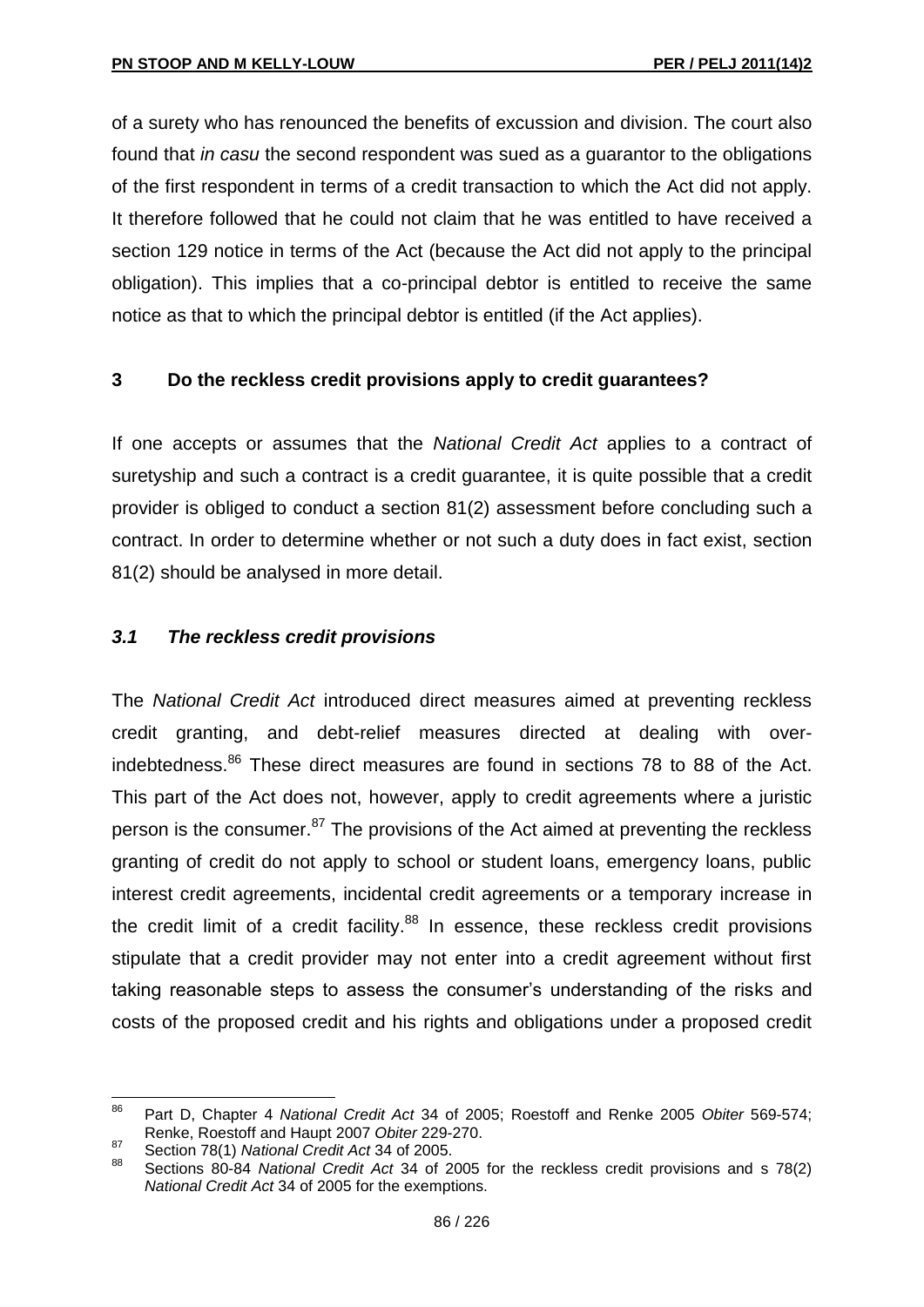agreement;<sup>89</sup> as well as his debt repayment history<sup>90</sup> and his existing financial means, prospects and obligations.<sup>91</sup> The consumer must fully and truthfully answer any requests for information made by the credit provider as part of this assessment. $92$  The credit agreement is deemed to be reckless in terms of the Act if the credit provider failed to conduct the above assessment, irrespective of what the outcome of the assessment might have been, or if the credit provider conducted the assessment but concluded the agreement despite the fact that the information available indicated that the consumer did not generally understand or appreciate the risks, costs or obligations under the credit agreement, or if the consumer would become over-indebted by entering into the credit agreement.<sup>93</sup>

The consequences of the reckless granting of credit are addressed in section 83. If the credit provider failed to conduct the required assessment<sup>94</sup> or the consumer entered into the credit agreement without understanding the risks, costs or obligations under the credit agreement, the court may make an order setting aside (setting aside means that the consumer does not have to perform his obligations at  $|a||^{95}$ ) all or a part of the consumer's obligations and rights, or the court may suspend the force and effect of the credit agreement. $96$  If entering into a credit agreement would make the consumer over-indebted,  $97$  the court must consider whether or not the consumer is over-indebted at the time of the court proceedings, and if he is, the court may suspend (meaning that the consumer need not make any payment and no interest may be recovered for the suspended period in terms of section  $84$ <sup>98</sup> the force and effect of the credit agreement until a date determined by the court. The court may also restructure the consumer's obligations.<sup>99</sup>

<sup>89</sup> <sup>89</sup> Section 81(2)(a)(i) *National Credit Act* 34 of 2005.

<sup>90</sup> Section 81(2)(a)(ii) *National Credit Act* 34 of 2005.

<sup>91</sup> Section 81(2)(a)(iii) *National Credit Act* 34 of 2005; see also s 78(3) *National Credit Act* 34 of 2005, that clearly provides what is meant by "financial means, prospects and obligations" in this context. Furthermore, see also Roestoff and Renke 2005 *Obiter* 572 and Kelly-Louw 2008 *SA Merc LJ* 218-222.

<sup>92</sup> Section 81(4) *National Credit Act* 34 of 2005.

<sup>93</sup> Section 80(1)(a)-(b) *National Credit Act* 34 of 2005.

<sup>94</sup> Section 80(1)(a) *National Credit Act* 34 of 2005.

<sup>95</sup> Otto *National Credit Act* 67.

<sup>96</sup> Section 83(2)(a)-(b) *National Credit Act* 34 of 2005.

<sup>97</sup> Section 80(1)(b)(ii) *National Credit Act* 34 of 2005.

<sup>98</sup> Otto *National Credit Act* 67.

<sup>99</sup> Section 83(3)(*a*)-(*b*) *National Credit Act* 34 of 2005; see also s 87(1) *National Credit Act* 34 of 2005 for re-arrangement of a consumer's obligations.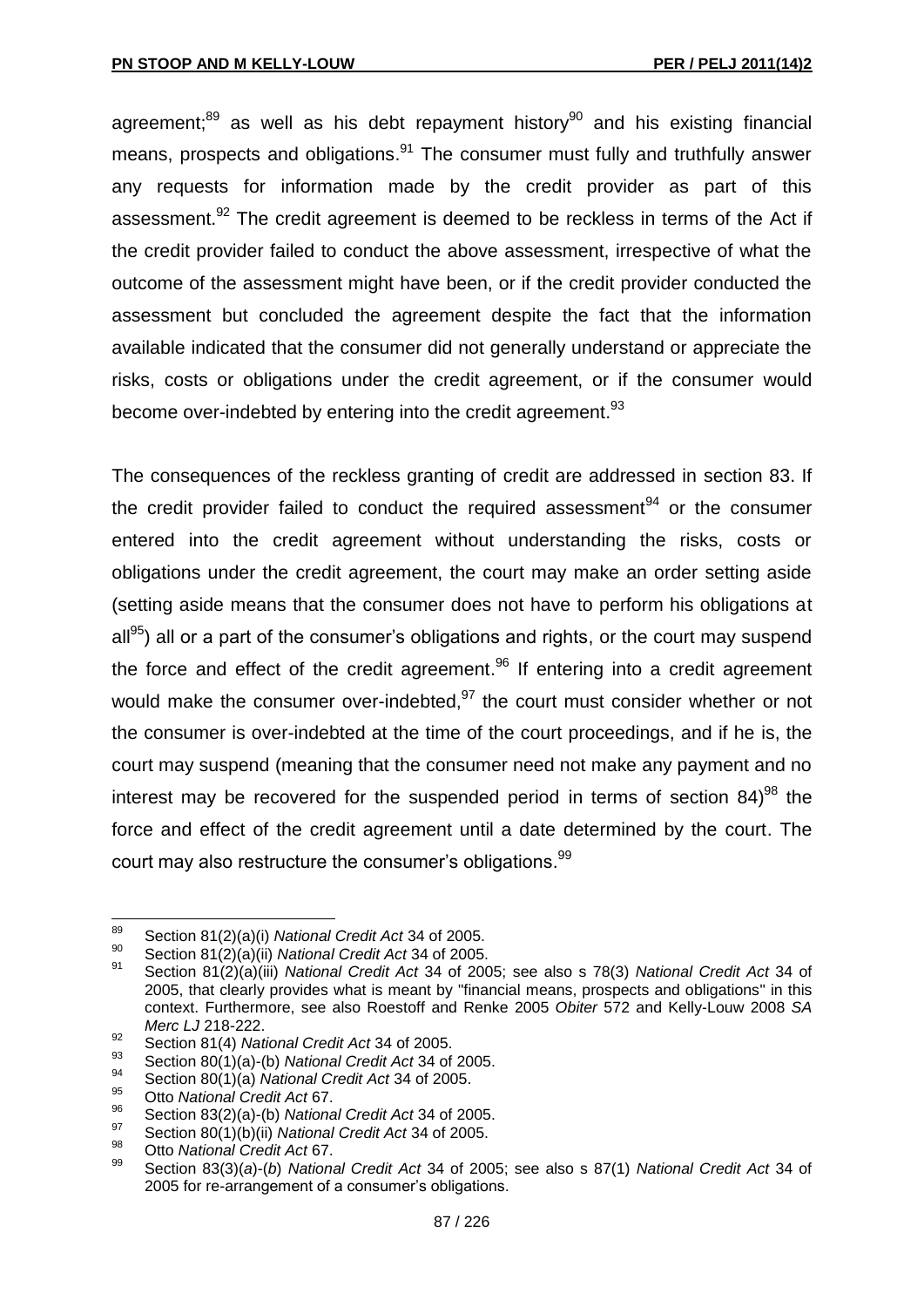Therefore, before a credit provider and a consumer enter into a credit guarantee agreement (and by implication also a suretyship agreement), the credit provider must conduct a section 81(2) assessment of the proposed consumer if the credit guarantee is a guarantee falling within the ambit of the *National Credit Act*. 100 Section 81(2) forms part of Part D of chapter 4 of the Act. Some agreements are expressly excluded from the application of this part of the Act, but credit guarantees are not expressly exempted. So if a credit provider enters into a credit guarantee agreement without conducting the required section 81(2) assessment, the agreement might be declared reckless. However, the opinion has been expressed in practice that the section 81(2) assessment does not have to be conducted where the credit agreement involved is a credit guarantee (ie, a suretyship agreement) because in that instance the credit provider does not lend money to the consumer. Section 81(2) does not require the lending of money to a consumer in order for the prescribed assessment to be obligatory. The same applies to a credit facility, for example in the form of a credit card or an overdraft facility, where no money is lent to the consumer on the first day of the agreement. A credit guarantee is a credit agreement and section 81(2) clearly requires that a credit provider "must not enter into a *credit agreement* without first taking reasonable steps to assess…". Furthermore, section 80(3)(*b*) and (*c*) makes provision for taking into consideration the settlement value of a credit guarantee if a reckless credit determination is made. Credit providers therefore have to conduct a section 81(2) assessment even if the credit agreement is a credit guarantee.

### **4 Conclusion**

It is vital to know if a suretyship agreement is a credit agreement in terms of the *National Credit Act* because such an agreement is an important tool that credit providers use in limiting the risk of granting credit. To answer the question whether or not a suretyship agreement is a credit agreement in terms of the *National Credit Act*, the definition of "credit guarantee", as set out in section 8(5), was analysed and then compared with the common-law definition of "suretyship". When the definition of suretyship is analysed in isolation, it appears that a common-law suretyship is not

<sup>100</sup> <sup>100</sup> Section 4(2)(*c*) *National Credit Act* 34 of 2005.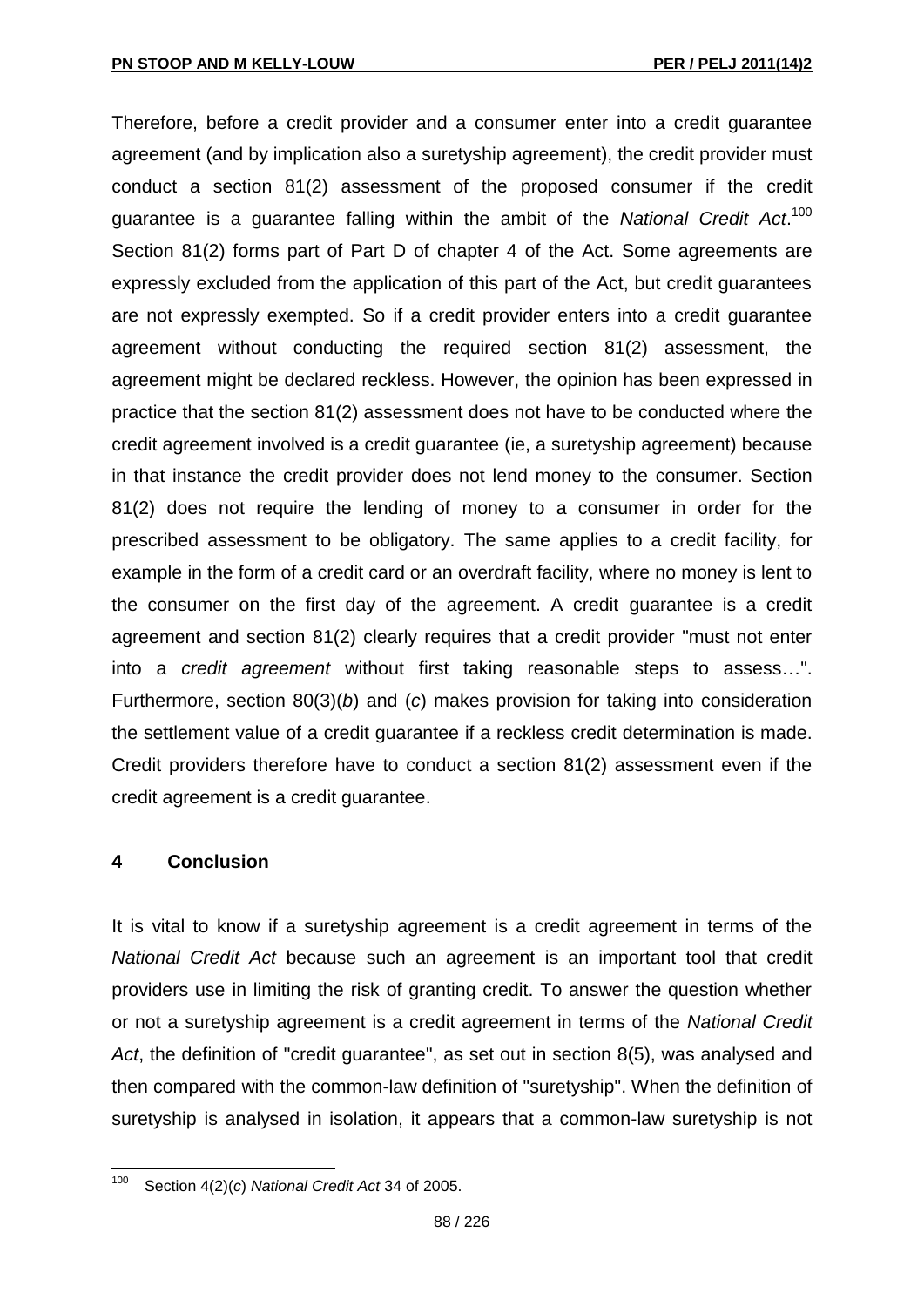covered by the definition of a "credit guarantee" and that a contract of suretyship, therefore, does not qualify as a credit agreement in terms of the *National Credit Act*. But, in our view, based on the numerous reasons provided above,  $101$  it appears that the suretyship contract does, in fact, fall within the definition of a "credit guarantee" and that the Act does, therefore, apply to suretyships. Of course, the best solution to resolve the uncertainty would be if the legislator could clarify the matter by amending the Act. However, the chances of that happening seem to be slim at present.

Furthermore, if it is accepted that a contract of suretyship constitutes a credit guarantee, the reckless-credit provisions in the Act will also apply to suretyships that fall within the scope of the Act. The reckless-credit provisions stipulate that a credit provider may not enter into a credit agreement without first taking reasonable steps to assess the consumer's understanding of the risks and costs of the proposed credit and his rights and obligations under a proposed credit agreement. Failure to conduct this reckless-credit assessment could lead to suretyship agreements being declared reckless. Credit providers therefore must conduct a section 81(2) assessment even if the credit agreement is a credit guarantee (ie, a suretyship).

So, to conclude, credit providers might have to review their assessment procedures in order to conduct affordability assessments even when the credit agreement involved is a suretyship agreement. Failure to do so may lead to many suretyship agreements being declared reckless. Credit providers should also ensure that they send section 129 notices to co-principal debtors if the principle debtors are entitled to receive such notices. Where legal action is taken against sureties, credit providers should also follow the special debt collection procedures set out in the Act, when the Act applies to the suretyship agreement.

 $101$ See the full discussion in paras 2.3-2.5 above.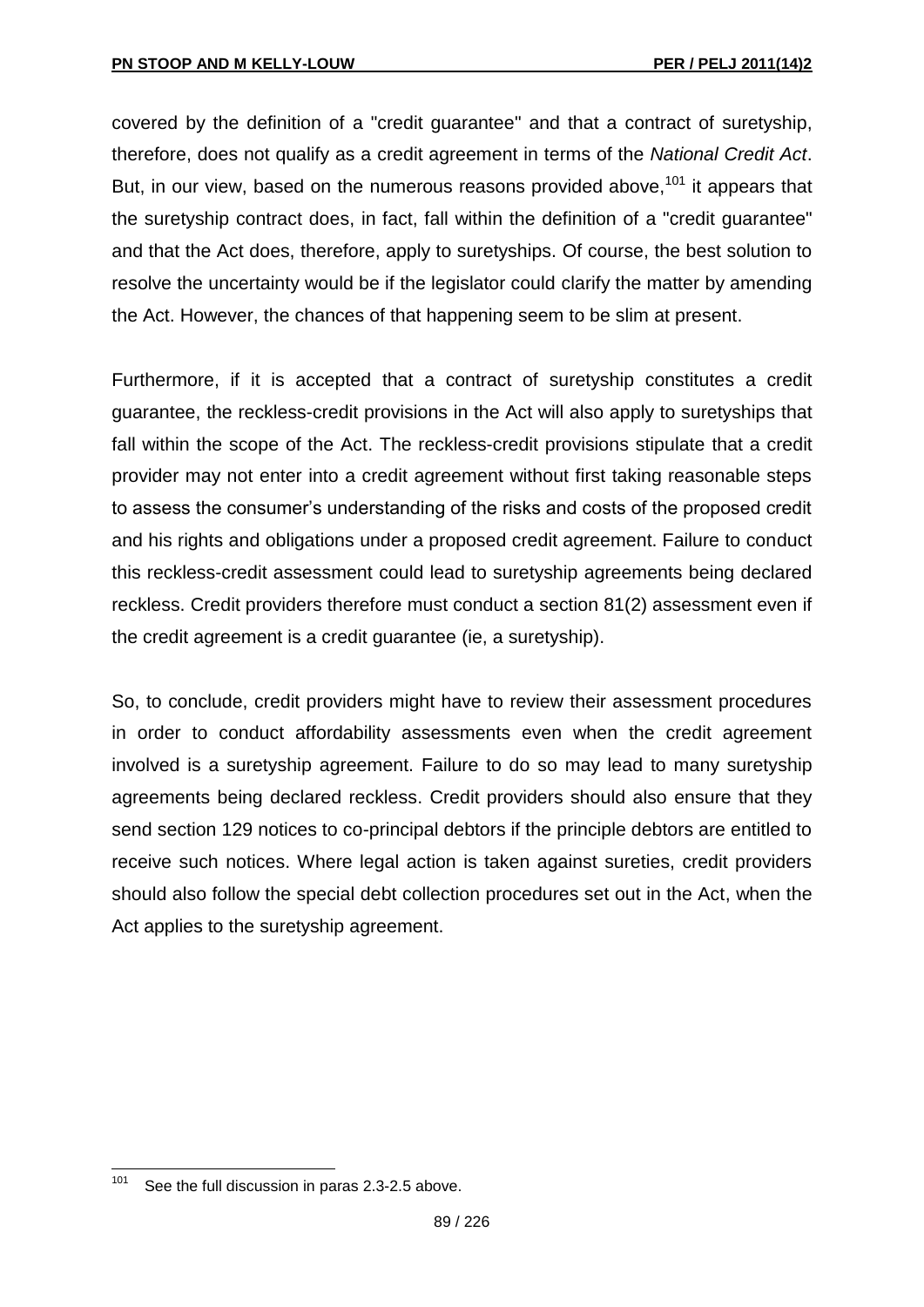### **Bibliography**

#### Andrews and Millet *Guarantees*

Andrews GM and Millet R Law of Guarantees 4<sup>th</sup> ed (Sweet & Maxwell London 2005)

### Bennett 1994 *JBL*

Bennett HN "Performance Bonds and the Principle of Autonomy" 1994 *JBL* 574-586

#### Caney *Suretyship*

Caney LR *The Law of Suretyship in South Africa* (Juta Cape Town 1970)

### Coleman 1990 *Lloyd's Maritime and Commercial Law*

Coleman M "Performance Guarantees" 1990 *Lloyd's Maritime and Commercial Law Quarterly* 223-243

#### De Ly 1999 *Int'l Law*

De Ly F "The UN Convention on Independent Guarantees and Stand-by Letters of Credit" 1999 *Int'l Law* 831-847

#### De Villiers *Suretyship*

De Villiers APM *The Suretyship and the Indemnity Contract Differentiated* (LLM dissertation Unisa not dated)

## De Wet and Van Wyk *Kontraktereg*

De Wet JC and Van Wyk AH *Die Suid-Afrikaanse Kontraktereg en*  Handelsreg (Vol 1) 5<sup>th</sup> ed (Butterworths Durban 1992)

### Dolan *Commercial and Standby Credits*

Dolan JF *The Law of Letters of Credit: Commercial and Standby Credits* (Warren, Gorham & Lamont Boston 1996)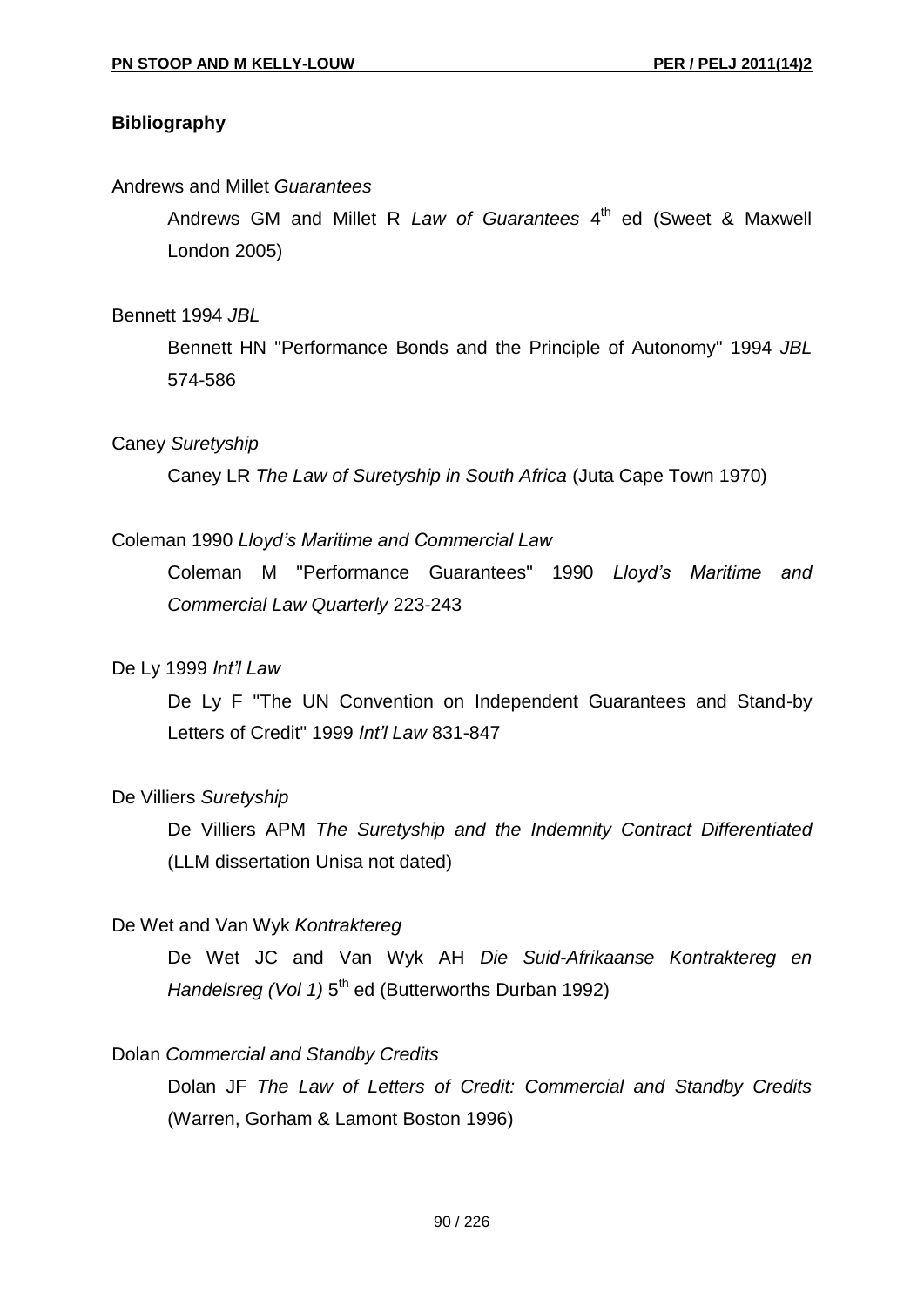### Eitelberg 2002 *SALJ*

Eitelberg E "Autonomy of Documentary Credit Undertakings in South African Law" (2002) *SALJ* 120-137

### Ellinger *Modern Banking Law*

Ellinger EP *Modern Banking Law* (Clarendon Press Oxfordshire 1987)

### Forsyth and Pretorius *Suretyship*

Forsyth CF and Pretorius JT Caney's Law of Suretyship in South Africa 5<sup>th</sup> ed (Juta Cape Town 2002)

### Goode *Guide to the URDG*

Goode R *Guide to the ICC Uniform Rules for Demand Guarantees: ICC Publication No. 510* (ICC Paris 1992)

# Goode 1995 *St Louis Univ LJ*

Goode R "Abstract Payment Undertakings and the Rules of the International Chamber of Commerce" 1995 *St Louis Univ LJ* 725-743

#### Gorton 1997 *JBL*

Gorton L "Draft UNCITRAL Convention on Independent Guarantees" 1997 *JBL* 240-253

#### Grové *Borgstelling*

Grové NJ *Die Formaliteitsvereiste by Borgstelling* (LLM dissertation UP 1984)

#### Hahlo and Kahn *Union of South Africa*

Hahlo HR and Khan E *The Union of South Africa: The Development of It's Laws and Constitution* (Delran, NJ Datapro Research Corp 1960)

### Hapgood *Banking*

Hapgood M *Paget's Law of Banking* 12<sup>th</sup> ed (Butterworths London 2002)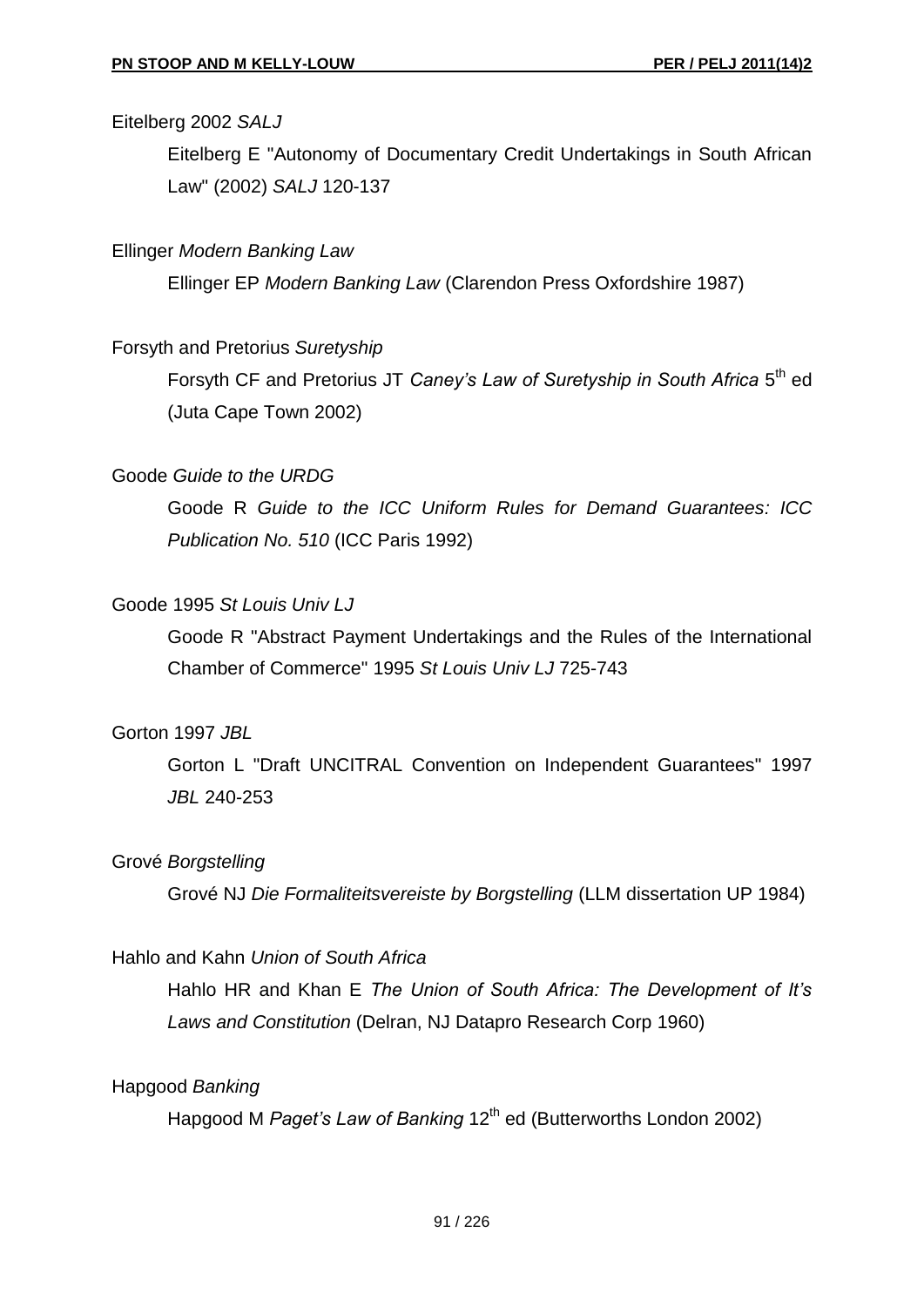# Kelly-Louw 2008 *SA Merc LJ*

Kelly-Louw M "The Prevention and Alleviation of Consumer Overindebtedness" 2008 *SA Merc LJ* 200-226

# Kurkela *Letters of Credit*

Kurkela MS *Letters of Credit and Bank Guarantees Under International Trade*  Law 2<sup>nd</sup> ed (Oxford University Press New York 2008)

## Lotz "Suretyship"

Lotz JG "Suretyship" in Joubert WA (ed) *The Law of South Africa* (Durban Butterworths 1997)

# Lubbe 1984 *THRHR*

Lubbe GF "Die Onderskeid tussen Borgtog en Ander Vorme van Persoonlike Sekerheidstellings" 1984 *THRHR* 383-393

# Mostert 2009 *De Rebus*

Mostert D "Suretyship Agreement Must Comply with the NCA" 2009 June *De Rebus* 53-55

# O'Brien "Letters of Intent"

O'Brien P "Letters of Intent and Demand Guarantees" in University of Johannesburg Centre for Banking Law *Annual Banking Law Update Conference* 1993 Johannesburg 134-180

# Otto *National Credit Act*

Otto JM *The National Credit Act Explained* (LexisNexis Butterworths Durban 2006)

# Otto 2011 *TSAR*

Otto JM "Statutêr verbode bedinge in kredietooreenkomste" 2011 *TSAR* 38- 61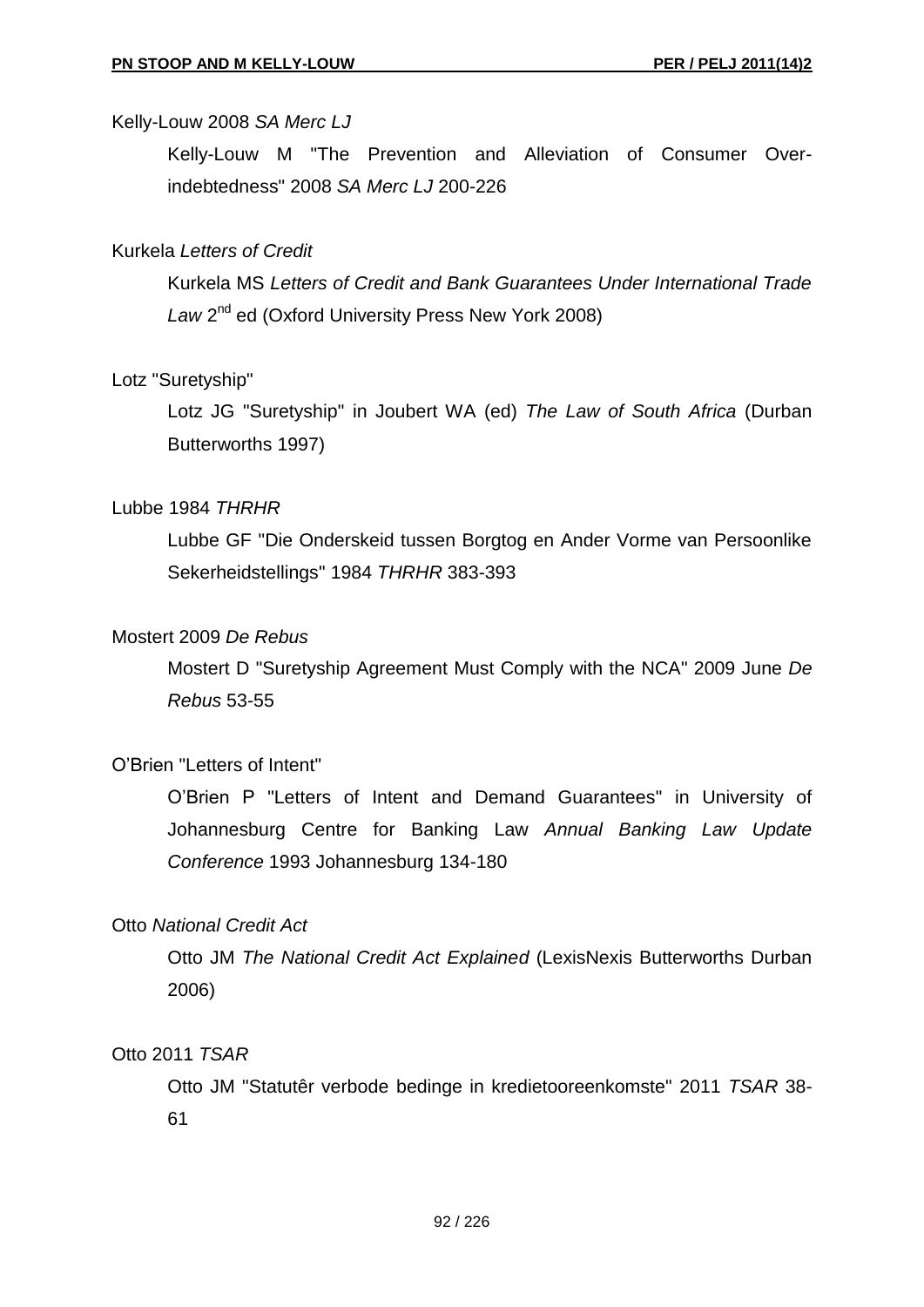#### Penn 1986 *JIBL*

Penn G "On-demand Bonds – Primary or Secondary Obligations?" 1986 *JIBL* 224-230

#### Perrignon 1991 *JBFLP*

Perrignon R "Performance Bonds and Standby Letters of Credit: The Australian Experience" 1991 *JBFLP* 157-166

#### Pretorius 1982 *THRHR*

Pretorius JT "*Diners Club South Africa (Pty) Ltd v Durban Engineering (Pty) Ltd 1980 3 SA 53 (A)*: Borgkontrak of Vrywaringskontrak?" 1982 *THRHR* 73- 76

# Pretorius 2001 *SA Merc LJ*

Pretorius JT "Surety and Indemnity" 2001 *SA Merc LJ* 95-101

### Renke, Roestoff and Haupt 2007 *Obiter*

Renke S, Roestoff M and Haupt F "The National Credit Act: New Parameters for the Granting of Credit in South Africa" 2007 *Obiter* 229-270

### Roberts *Law of Contract*

Roberts AA Wessels, Sir JW: The Law of Contract in South Africa 2<sup>nd</sup> ed (Butterworths Durban 1951)

### Roestoff and Renke 2005 *Obiter*

Roestoff M and Renke S "Debt relief for consumers - the interaction between insolvency and consumer protection legislation: Part 1" 2005 *Obiter* 561-574

Scholtz *et al National Credit Act* Scholtz JW *et al Guide to the National Credit Act* (LexisNexis Durban 2008)

#### Schwank 1991 *Comp LYB Int'l Bus*

Schwank F "Electronic International Bank Guarantees and Letters of Credit" 1991 *Comp LYB Int'l Bus* 317-330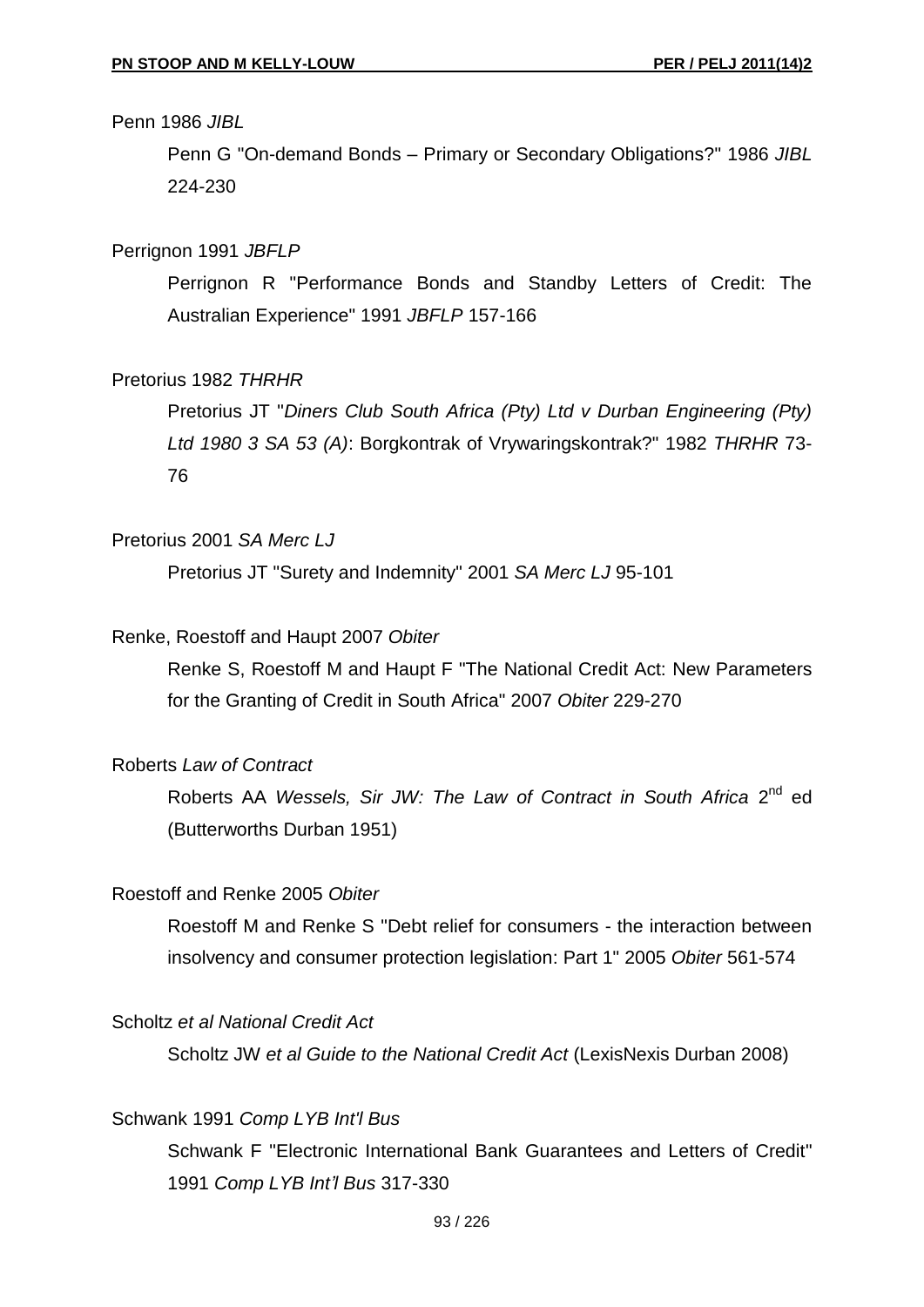#### Scott *et al Law of Commerce*

Scott TJ *et al Law of Commerce in South Africa* (Oxford University Press Cape Town 2009)

#### Sonnekus 2009 *TSAR*

Sonnekus JC "Indemniteitsborgstelling en Borgbeskerming: *Fedbond Nominees (Pty) Ltd v Meier*" 2009 *TSAR* 165-184

#### Stoop 2008 *De Jure*

Stoop PN "Kritiese Evaluasie van die Toepassingsveld van die 'National Credit Act'" 2008 *De Jure* 352-370

### Strydom *Aksessoriteitsbeginsel*

Strydom N *Die Aksessoriteitsbeginsel in die Suid-Afrikaanse Reg* (LLM dissertation UJ 2000)

### Thomas *Roman Law*

Thomas JAC *Textbook of Roman Law* 2<sup>nd</sup> ed (North-Holland Pub Co Amsterdam 1981)

#### Van Niekerk and Schulze *International Trade*

Van Niekerk JP and Schulze WG *The South African Law of International*  Trade: Selected Topics 2<sup>nd</sup> ed (SA Legal Publications Pretoria 2006)

### Wood *Security and Guarantees*

Wood PR *Law and Practice of International Law: Comparative Law of Security and Guarantees* (Sweet & Maxwell London 1995)

#### *Register of court cases*

*Basil Read (Pty) Ltd v Beta Hotels (Pty) Ltd* 2001 2 SA 760 (C) *Business Buying and Investment Co Ltd v Linaae* 1959 3 SA 93 (T) *Carrim v Omar* 2001 3 All SA 71 (W)

94 / 226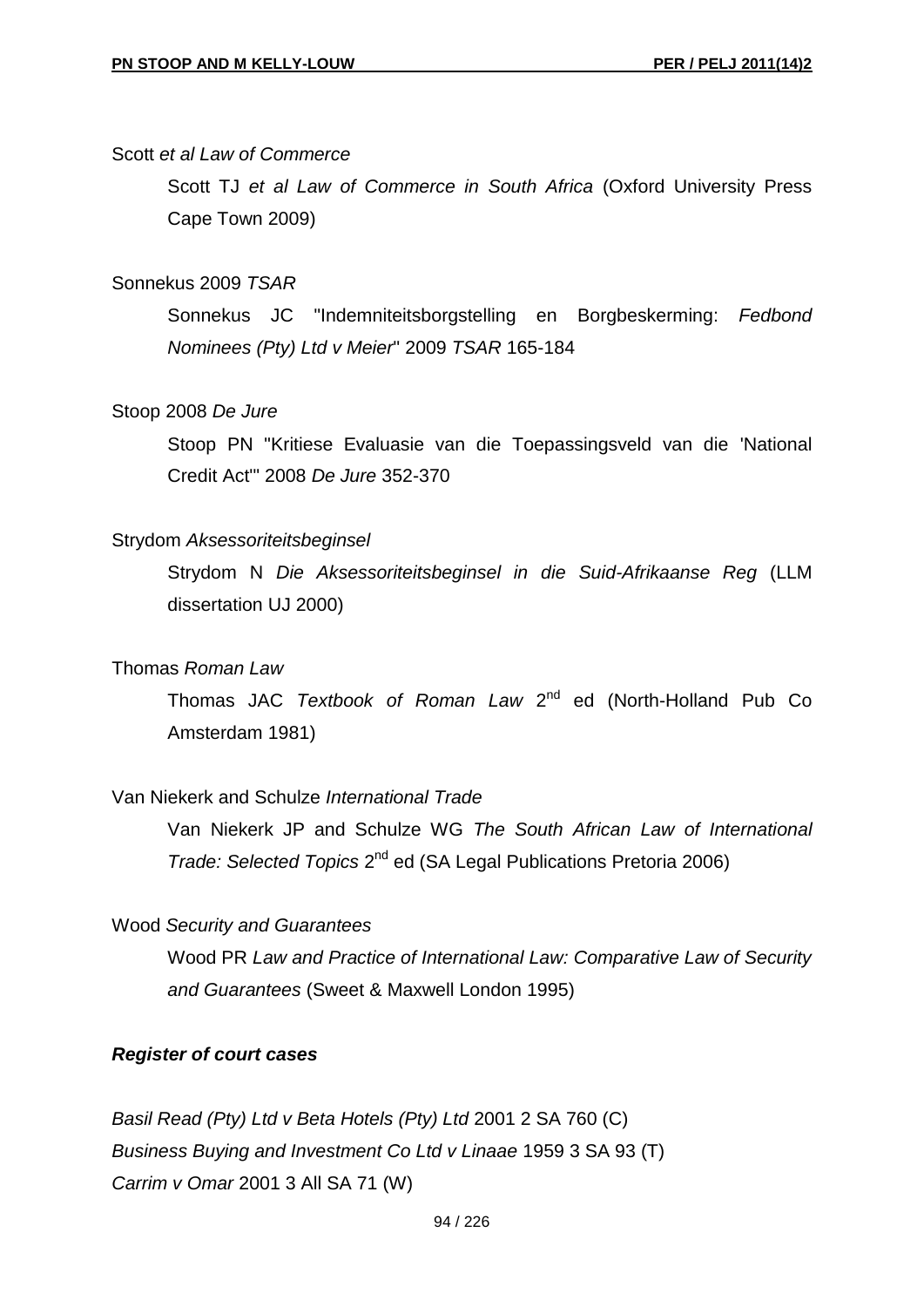*Cohen v Louis Blumberg (Pty) Ltd* 1949 2 SA 849 (W)

*Corrans v Transvaal Government and Coull's Trustee*1909 TS 605

- *First National Bank of Southern Africa Ltd v Bophuthatswana Consumer Affairs Council* 1995 2 SA 853 (BG)
- *Firstrand Bank Ltd v Carl Beck Estates (Pty) Ltd* 2009 3 SA 384 (T)
- *Gerber v Wolson* 1955 1 SA 158 (A)
- *Harrowsmith v Ceres Flats (Pty) Ltd* 1979 2 SA 722 (T)
- *Hutchinson v Hylton Holdings* 1993 2 SA 405 (T)
- *List v Jungers* 1979 3 SA 106 (A)
- *Mahomed v Lockhat Bros & Co Ltd* 1944 AD 230
- *Marubeni Hong Kong and South China Ltd v The Mongolian Government* 2004 2
	- Lloyd's Rep 198 (QB (Com Ct))
- *Mouton v Die Mynwerkersunie* 1977 1 SA 119 (A)
- *Nedbank Ltd v Wizard Holdings* 2010 (5) SA 523 (GSJ)
- *Neuhoff v York Timbers Ltd* 1984 4 SA 666 (T)
- *Pangbourne Properties Ltd v Nitor Construction (Pty) Ltd* 1993 4 SA 206 (W)
- *Sapirstein v Anglo African Shipping Co (SA) Ltd* 1978 4 SA 1 (A)
- *State Trading Corporation of India Ltd v ED and F Man (Sugar) Ltd and ANR* 1981 Com LR 235 (CA)
- *Structured Mezzanine Investments (Pty) Ltd v Davids* 2010 (6) SA 622 (WCC)
- *Trans-Drakensberg Bank Ltd v The Master* 1962 4 SA 417 (N)
- *Trust Bank of Africa Ltd v Frysch* 1977 3 SA 562 (A)
- *Union and South-West Africa Insurance Co Ltd v Hull* 1972 4 SA 481 (D)
- *Union Government v Van der Merwe* 1921 TPD 318

### *Register of legislation*

*National Credit Act* 34 of 2005 *General Law Amendment Act* 50 of 1956 *Statute of Frauds* 1677 (England)

#### *Register of government publications*

GN R489 in GG 28864 of 31 May 2006